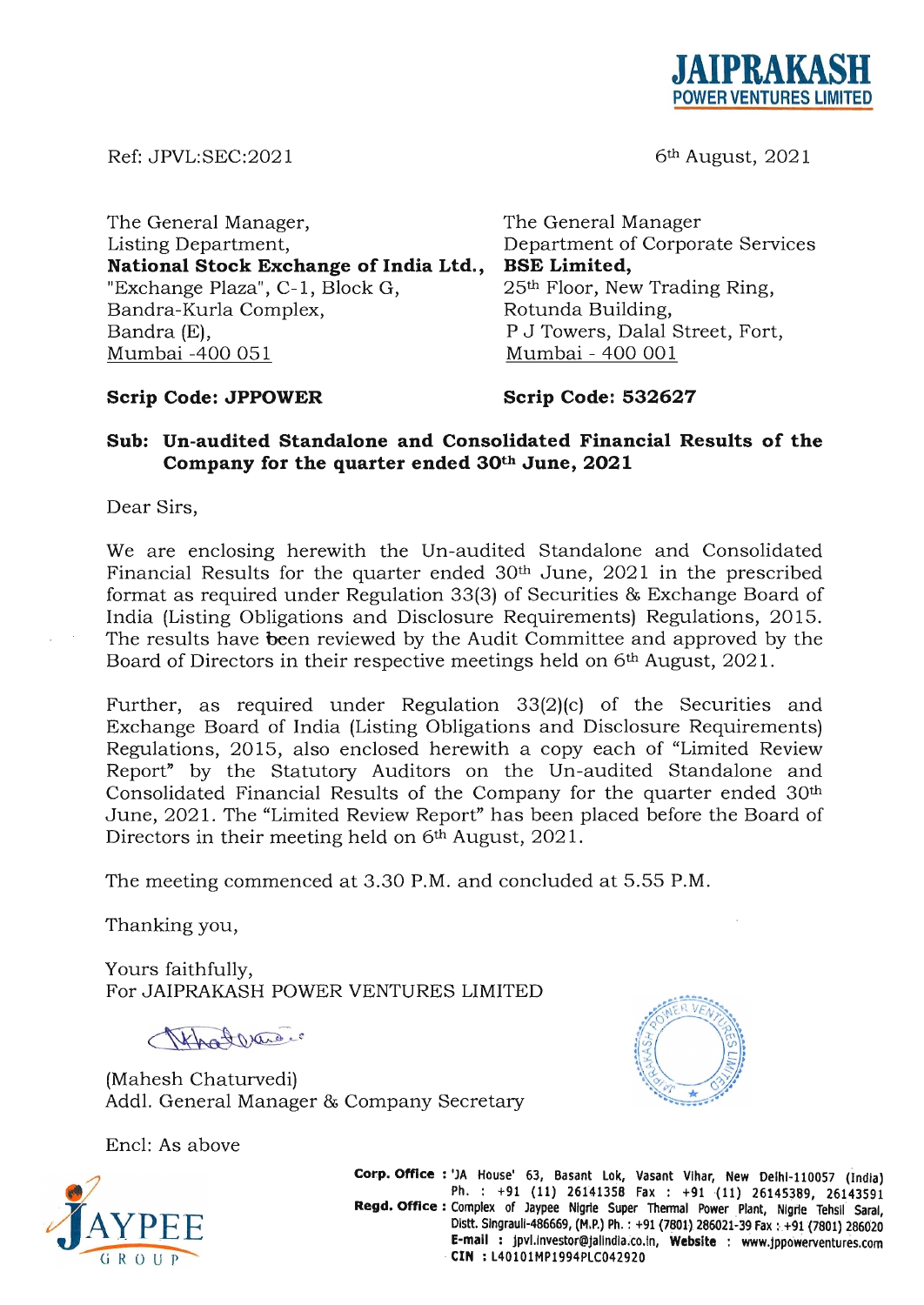# **JAIPRAKASH POWER VENTURES LIMITED**

Regd. Office: Complex of Jaypee Nigrie Super Thermal Power Plant, Nigrie, Tehsil Sarai, District Singrauli - 486 669, (Madhya Pradesh)

Corporate Office: 'JA House' 63, Basant Lok, Vasant Vihar, New Delhi - 110057 (India)

Website: www.jppowerventures.com Email: jpvl.investor@jalindia.co.in CIN: L40101MP1994PLC042920

# STATEMENT OF STANDALONE & CONSOLIDATED UNAUDITED FINANCIAL RESULTS FOR THE QUARTER ENDED 30TH JUNE, 2021

|             |                                                                              |                   |                          |                          |                          | Rs. in Lakhs except Shares and EPS<br><b>Consolidated</b> |                          |            |                   |
|-------------|------------------------------------------------------------------------------|-------------------|--------------------------|--------------------------|--------------------------|-----------------------------------------------------------|--------------------------|------------|-------------------|
|             | <b>Particulars</b>                                                           | <b>Standalone</b> |                          |                          |                          |                                                           |                          |            |                   |
|             |                                                                              |                   | <b>Quarter Ended</b>     |                          | <b>Year Ended</b>        |                                                           | <b>Quarter Ended</b>     |            | <b>Year Ended</b> |
|             |                                                                              | 30.06.2021        | 31.03.2021               | 30.06.2020               | 31.03.2021               | 30.06.2021                                                | 31.03.2021               | 30.06.2020 | 31.03.2021        |
|             |                                                                              | <b>Unaudited</b>  | <b>Audited</b>           | <b>Unaudited</b>         | <b>Audited</b>           | <b>Unaudited</b>                                          | <b>Audited</b>           | Unaudited# | <b>Audited</b>    |
|             |                                                                              |                   |                          |                          |                          |                                                           |                          |            |                   |
|             |                                                                              |                   |                          |                          |                          |                                                           |                          |            |                   |
|             | Revenue from operations                                                      | 91,499            | 95,687                   | 65,282                   | 330,171                  | 91,499                                                    | 95,687                   | 68,941     | 330,171           |
|             | Other income                                                                 | 1,136             | 10,622                   | 1,027                    | 13,266                   | 1,142                                                     | 10,626                   | 1,073      | 12,730            |
|             | <b>Total Revenue (I+II)</b>                                                  | 92,635            | 106,309                  | 66,309                   | 343,437                  | 92,641                                                    | 106,313                  | 70,014     | 342,901           |
| <b>IV</b>   | <b>Expenses</b>                                                              |                   |                          |                          |                          |                                                           |                          |            |                   |
|             | Cost of material and operation expenses                                      | 61,306            | 62,700                   | 31,490                   | 194,533                  | 61,306                                                    | 62,700                   | 31,566     | 194,533           |
|             | Purchases of stock-in-trade                                                  |                   |                          |                          |                          |                                                           |                          |            |                   |
|             | Changes in inventories of finished goods, work-in-progress and stock-in-     | 28                | 131                      | $\blacksquare$           | (28)                     | 28                                                        | 131                      |            | (28)              |
|             | ltrade                                                                       |                   |                          |                          |                          |                                                           |                          |            |                   |
|             | Employee benefits expense                                                    | 2,592             | 2,542                    | 2,428                    | 10,086                   | 2,592                                                     | 2,542                    | 2,508      | 10,091            |
|             | Finance costs                                                                | 14,051            | 14,029                   | 14,526                   | 57,810                   | 14,057                                                    | 14,029                   | 15,245     | 57,858            |
|             | Depreciation and amortisation                                                | 11,990            | 11,909                   | 11,939                   | 47,987                   | 11,992                                                    | 11,911                   | 13,277     | 47,995            |
|             | Other expenses                                                               | 1,949             | 2,505                    | 3,596                    | 9,827                    | 1,950                                                     | 2,510                    | 3,739      | 9,835             |
|             | <b>Total expenses (IV)</b>                                                   | 91,916            | 93,816                   | 63,979                   | 320,215                  | 91,925                                                    | 93,823                   | 66,335     | 320,284           |
|             | Profit / (loss) before exceptional items and tax (III-IV)                    | 719               | 12,493                   | 2,330                    | 23,222                   | 716                                                       | 12,490                   | 3,679      | 22,617            |
| VI          | Exceptional items (net)(Gain)/Loss                                           |                   | (24, 365)                |                          | (24, 365)                |                                                           | (11, 115)                |            | (11, 115)         |
|             | Profit / (loss) before tax (V-VI)                                            | 719               | 36,858                   | 2,330                    | 47,587                   | 716                                                       | 23,605                   | 3,679      | 33,732            |
| <b>VIII</b> | Tax expense                                                                  |                   |                          |                          |                          |                                                           |                          |            |                   |
|             | (1) Current tax                                                              |                   | $\overline{\phantom{0}}$ | $\sim$                   | $\overline{\phantom{a}}$ | $\overline{\phantom{a}}$                                  | $\overline{\phantom{a}}$ | 241        |                   |
|             | (2) MAT credit entitlement                                                   |                   | $\sim$                   | $\sim$                   | $\overline{\phantom{a}}$ |                                                           | $\overline{\phantom{a}}$ |            | $\sim$            |
|             | (3) Income tax of earlier years                                              |                   | $\blacksquare$           | $\sim$                   |                          | 15                                                        | 61                       |            | 61                |
|             | (4) Reversal of MAT credit entitlement of earlier years                      |                   |                          |                          | 4,106                    |                                                           |                          |            | 4,106             |
|             | (5) Deferred tax                                                             | 267               | 3,494                    | 891                      | 6,853                    | 267                                                       | 3,490                    | 270        | 6,849             |
|             | IX Profit/(loss) for the period from continuing operations (VII-VIII)        | 452               | 33,364                   | 1,439                    | 36,628                   | 434                                                       | 20,054                   | 3,168      | 22,716            |
|             |                                                                              |                   |                          |                          |                          |                                                           |                          |            |                   |
|             | X   Net movement in Regulatory Deferral Account Balances (Net of tax)        |                   |                          |                          |                          |                                                           |                          | (510)      |                   |
|             | $XI$ Profit/(loss) before tax from discontinued operations                   |                   |                          |                          |                          |                                                           | 1,800                    |            |                   |
|             |                                                                              |                   |                          |                          |                          |                                                           |                          |            | 6,367             |
|             | Tax expense of discontinued operations                                       |                   |                          |                          |                          |                                                           | (97)                     |            | (330)             |
|             | Net movement in Regulatory Deferral Account Balances (Net of tax)            |                   |                          |                          |                          |                                                           | (343)                    |            | (1, 194)          |
|             |                                                                              |                   |                          |                          |                          |                                                           |                          |            |                   |
|             | <b>Exceptional items net (Gain)/Loss</b>                                     |                   |                          |                          |                          |                                                           | 76                       |            | 76                |
|             | XII Profit/(loss) for the period from discontinued operations                |                   |                          |                          |                          | $\blacksquare$                                            | 1,478                    |            | 5,427             |
| XIII        | Total Profit/(loss) for the period (IX+X+XII)                                | 452               | 33,364                   | 1,439                    | 36,628                   | 434                                                       | 21,532                   | 2,658      | 28,143            |
|             | XIV Other Comprehensive Income                                               |                   |                          |                          |                          |                                                           |                          |            |                   |
|             | A (i) Items that will not be reclassified to profit or loss                  | 24                | 145                      | (16)                     | 97                       | 24                                                        | 145                      | (16)       | 97                |
|             | (ii) Income tax relating to items that will not be reclassified to profit or | (8)               | (52)                     | 6.                       | (34)                     | (8)                                                       | (52)                     | 6          | (34)              |
|             | lloss.                                                                       |                   |                          |                          | ODHIA                    |                                                           |                          |            |                   |
|             | B (i) Items that will be reclassified to profit or loss                      |                   |                          | $\overline{\phantom{a}}$ |                          |                                                           | $\overline{\phantom{a}}$ |            |                   |
|             |                                                                              |                   |                          |                          | New Delhi                |                                                           |                          |            |                   |
|             |                                                                              |                   |                          |                          |                          |                                                           |                          |            |                   |
|             |                                                                              |                   |                          |                          |                          |                                                           |                          |            |                   |
|             |                                                                              |                   |                          |                          |                          |                                                           |                          |            |                   |

 $\sim$ 



t •.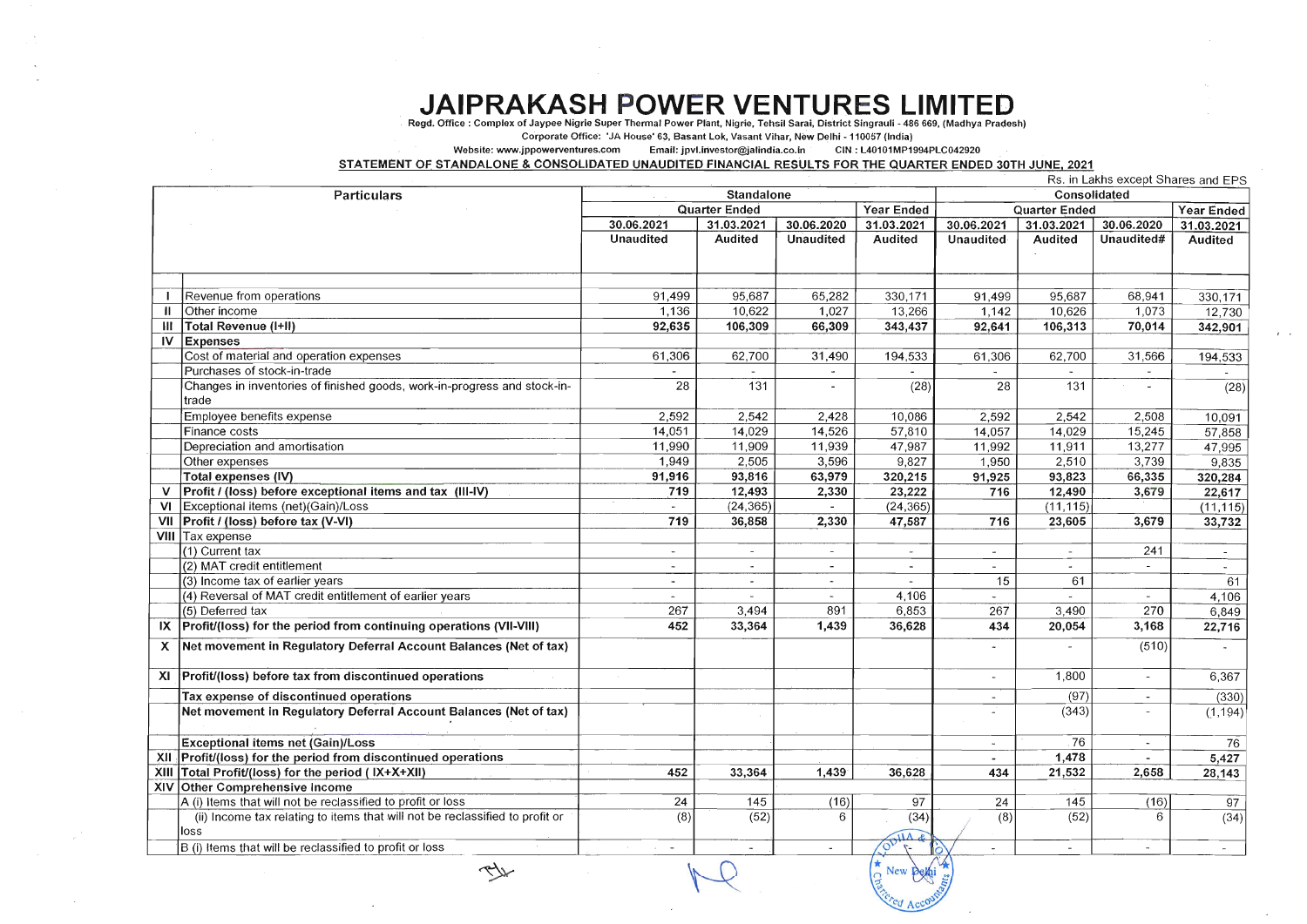| <b>Particulars</b> |                                                                                                                                     | <b>Standalone</b>        |                      |            |                | <b>Consolidated</b>                       |                          |            |                          |
|--------------------|-------------------------------------------------------------------------------------------------------------------------------------|--------------------------|----------------------|------------|----------------|-------------------------------------------|--------------------------|------------|--------------------------|
|                    |                                                                                                                                     |                          | <b>Quarter Ended</b> |            |                | <b>Quarter Ended</b><br><b>Year Ended</b> |                          |            | <b>Year Ended</b>        |
|                    |                                                                                                                                     | 30.06.2021               | 31.03.2021           | 30.06.2020 | 31.03.2021     | 30.06.2021                                | 31.03.2021               | 30.06.2020 | 31.03.2021               |
|                    |                                                                                                                                     | <b>Unaudited</b>         | <b>Audited</b>       | Unaudited  | <b>Audited</b> | <b>Unaudited</b>                          | <b>Audited</b>           | Unaudited# | <b>Audited</b>           |
|                    | (ii) Income tax relating to items that will be reclassified to profit or loss                                                       | -                        |                      |            |                |                                           |                          |            |                          |
|                    | Other comprehensive income for the period                                                                                           | 16                       | 93                   | (10)       | 63             | 16                                        | 93                       | (10)       | 63                       |
|                    | XV Total comprehensive income for the period (XIII+XIV) (Comprising<br>Profit (Loss) and Other comprehensive income for the period) | 468                      | 33,457               | 1,429      | 36,691         | 450                                       | 21,625                   | 2,648      | 28,206                   |
|                    | Profit / (loss) from continuing operations attributable to:                                                                         |                          |                      |            |                |                                           |                          |            |                          |
|                    | Owners of the parent                                                                                                                |                          |                      |            |                | 434                                       | 20,054                   | 2,335      | 22,716                   |
|                    | Non-controlling interest                                                                                                            |                          |                      |            |                | $\overline{\phantom{a}}$                  |                          | 323        |                          |
|                    |                                                                                                                                     |                          |                      |            |                | 434                                       | 20,054                   | 2,658      | 22,716                   |
|                    | Profit / (loss) from discontinued operations attributable to:                                                                       |                          |                      |            |                |                                           |                          |            |                          |
|                    | Owners of the parent                                                                                                                |                          |                      |            |                |                                           | 1,074                    |            | 3,996                    |
|                    | Non-controlling interest                                                                                                            |                          |                      |            |                |                                           | 404                      |            | 1,431                    |
|                    |                                                                                                                                     |                          |                      |            |                |                                           | 1,478                    |            | 5,427                    |
|                    | Other Comprehensive Income attributable to:                                                                                         |                          |                      |            |                |                                           |                          |            |                          |
|                    | Owners of the parent                                                                                                                |                          |                      |            |                | 16                                        | 93                       | (10)       | 63                       |
|                    | Non-controlling interest                                                                                                            |                          |                      |            |                |                                           | $\overline{\phantom{a}}$ |            | $\overline{\phantom{a}}$ |
|                    |                                                                                                                                     |                          |                      |            |                | 16                                        | 93                       | (10)       | 63                       |
|                    |                                                                                                                                     |                          |                      |            |                |                                           |                          |            |                          |
|                    | Total Comprehensive income attributable to:                                                                                         |                          |                      |            |                |                                           |                          |            |                          |
|                    | Owners of the parent                                                                                                                |                          |                      |            |                | 450                                       | 21,221                   | 2,325      | 26,775                   |
|                    | Non-controlling interest                                                                                                            |                          |                      |            |                |                                           | 404                      | 323        | 1,431                    |
|                    |                                                                                                                                     |                          |                      |            |                | 450                                       | 21,625                   | 2,648      | 28,206                   |
|                    | XVI Other equity                                                                                                                    |                          |                      |            | (4, 530)       |                                           |                          |            | (37, 693)                |
|                    | XVII Equity Share Capital (Face value of Rs. 10/- per share)                                                                        | 685,346                  | 685,346              | 684,045    | 685,346        | 685,346                                   | 685,346                  | 684,045    | 685,346                  |
|                    | XVIII Earnings Per Share (Rs.)                                                                                                      |                          |                      |            |                |                                           |                          |            |                          |
|                    | Basic - Continuing operation                                                                                                        | 0.003                    | 0.31                 | 0.0135     | 0.34           | 0.003                                     | 0.18                     | 0.0219     | 0.21                     |
|                    | Diluted - Continuing operation                                                                                                      | 0.003                    | 0.31                 | 0.0134     | 0.34           | 0.003                                     | 0.18                     | 0.0217     | 0.21                     |
|                    | Basic - Discontinuing operation                                                                                                     | ٠                        | $\bullet$            |            |                | $\blacksquare$                            | 0.01                     | $\sim$     | 0.04                     |
|                    | Diluted - Discontinuing operation                                                                                                   | $\overline{\phantom{a}}$ | $\bullet$            |            |                | $\blacksquare$                            | 0.01                     |            | 0.04                     |
|                    | Basic - Continuing & discontinuing operation                                                                                        | 0.003                    | 0.31                 | 0.0135     | 0.34           | 0.003                                     | 0.19                     | 0.0219     | 0.25                     |
|                    | Diluted - Continuing & discontinuing operation                                                                                      | 0.003                    | 0.31                 | 0.0134     | 0.34           | 0.003                                     | 0.19                     | 0.0217     | 0.25                     |
|                    | # refer note no. 10 of the accompanying financial results                                                                           |                          |                      |            |                |                                           |                          |            |                          |
|                    | 45                                                                                                                                  |                          |                      | $D$ IIA &  |                |                                           |                          |            |                          |

 $\mathcal{L}_{\mathcal{A}}$ 

 $\rightarrow$ 

 $\overline{\phantom{a}}$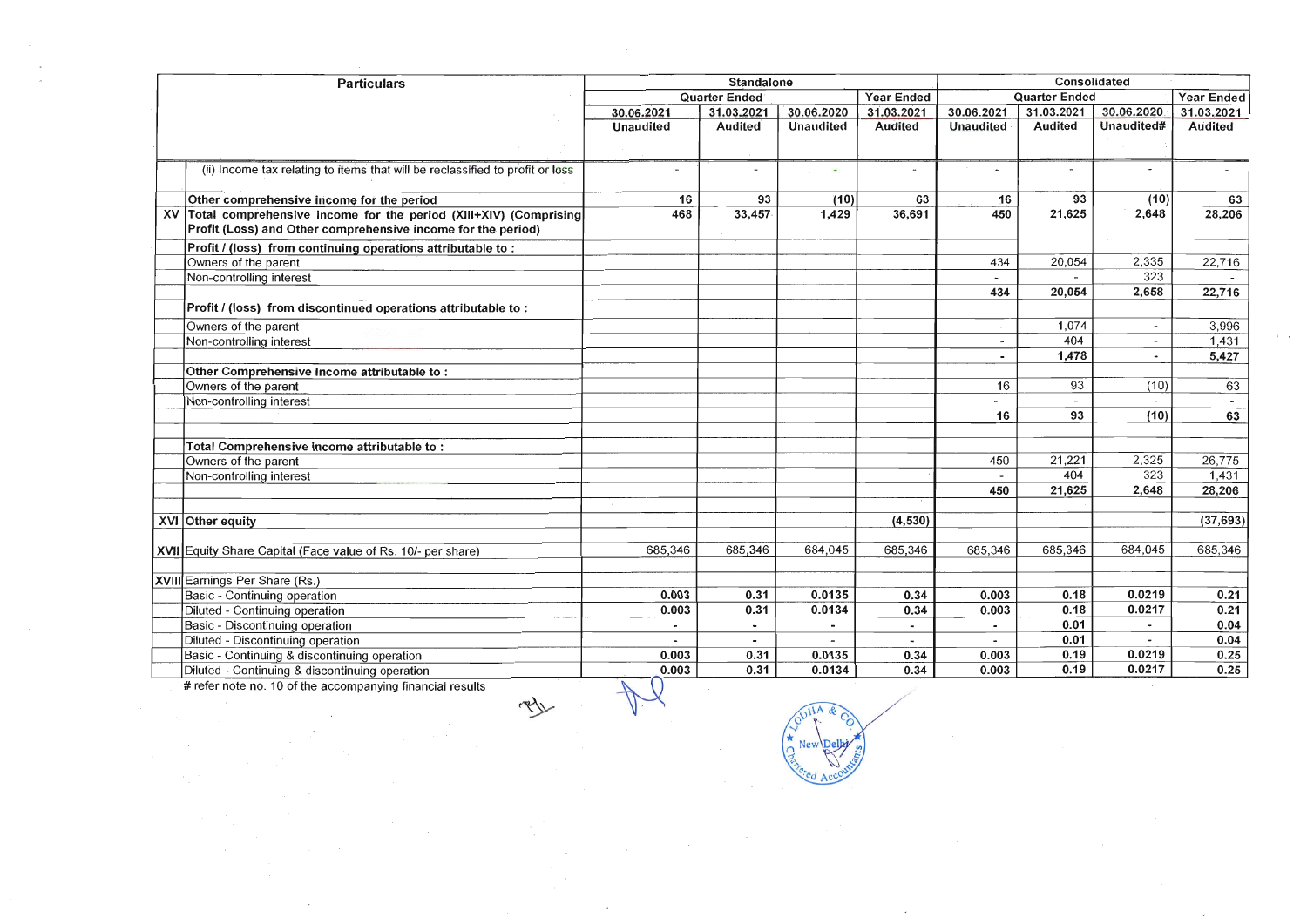..

1. In respect of Vishnuprayag Hydro Electric Plant (VHEP), the water availability in the first half of the financial year is normally higher as compared to the second half of the financial year. As such, the power generation in the first two quarters (based on past experience/ data) lies between 70-75% of the annual power generation, while balance 30-25% is generated in the last two quarters.

# Notes:

# 2.

- (a) The operations of Thermal Power Projects have been impacted on account of (i) Jaypee Bina Thermal Power Plant (JBTPP) has been affected due to scheduling of power only for few hours in a day by MPPMCL through SLOC requiring the company to sell balance power on exchange (ii) non availability of long term PPAs and unremunerative merchant rates for Jaypee Nigrie Super Thermal Power Plant (JNSTPP) and Jaypee Bina Thermal Power Plant (JBTPP), and (iii) Lockdown, partiallockdown, frequent restrictions in different parts of country, due to Outbreak of Covid-19 during the first half of financial year 2020-21 and recent second wave of Covid-19 during the current quarter
- (b) Company has accounted for revenue for the quarter ended 30th June, 2021 on the basis of Multi Year Tariff (MYT) for the period 2020- 24 for JBTPP and JNSTPP which are subject to true up / final assessment.
- (c) Revenue in respect of Vishnuprayag HEP for the quarter ended 30th June 2021 has been accounted for based on provisional tariff which is subject to true up/final assessment.
- 3. The Company had given the corporate guarantee to State Bank of India (SBI) of USD 1,500 lakhs (31<sup>st</sup> March, 2021 USD 1,500 Lakhs), for loans outstanding to the extent of Rs 70,333 lakhs (31<sup>st</sup> March, 2021 Rs.70,333 lakhs), granted to Jaiprakash Associates Limited (JAL) (the party to whom the company is an associate) for which fair valuation has not been done as per the applicable Ind-AS as of 30th June, 2021. Post impact by the company of the "Framework Agreement" with its lenders, the Company has initiated process for the release of the guarantee provided to SBI. In the opinion of the Management there will be no material impact on these financial results of the fair valuation of the above-mentioned guarantee hence not been considered necessary by the management to be provided for. On this Auditors have drawn attention in their report on consolidated financial results.
- 4. The Company is having Investment in Trust in respect of which Impact of fair valuation (fair value gain of Rs. 8,258 Lakhs of current quarter), if any, will be carried out at the end of current financial year as investment is of long term in nature.

. .

**New Delh** 

5. No provision for diminution in value against certain long-term investments made in subsidiaries amounting to Rs. 78,785 Lakhs (31<sup>st</sup>) March, 2021 Rs. 78,785 lakhs), (book value of investments made in subsidiary companies) has been made by the management, as in the opinion of the management such diminution is temporary in nature considering the intrinsic value of assets, future prospects and the  $\sqrt{0}$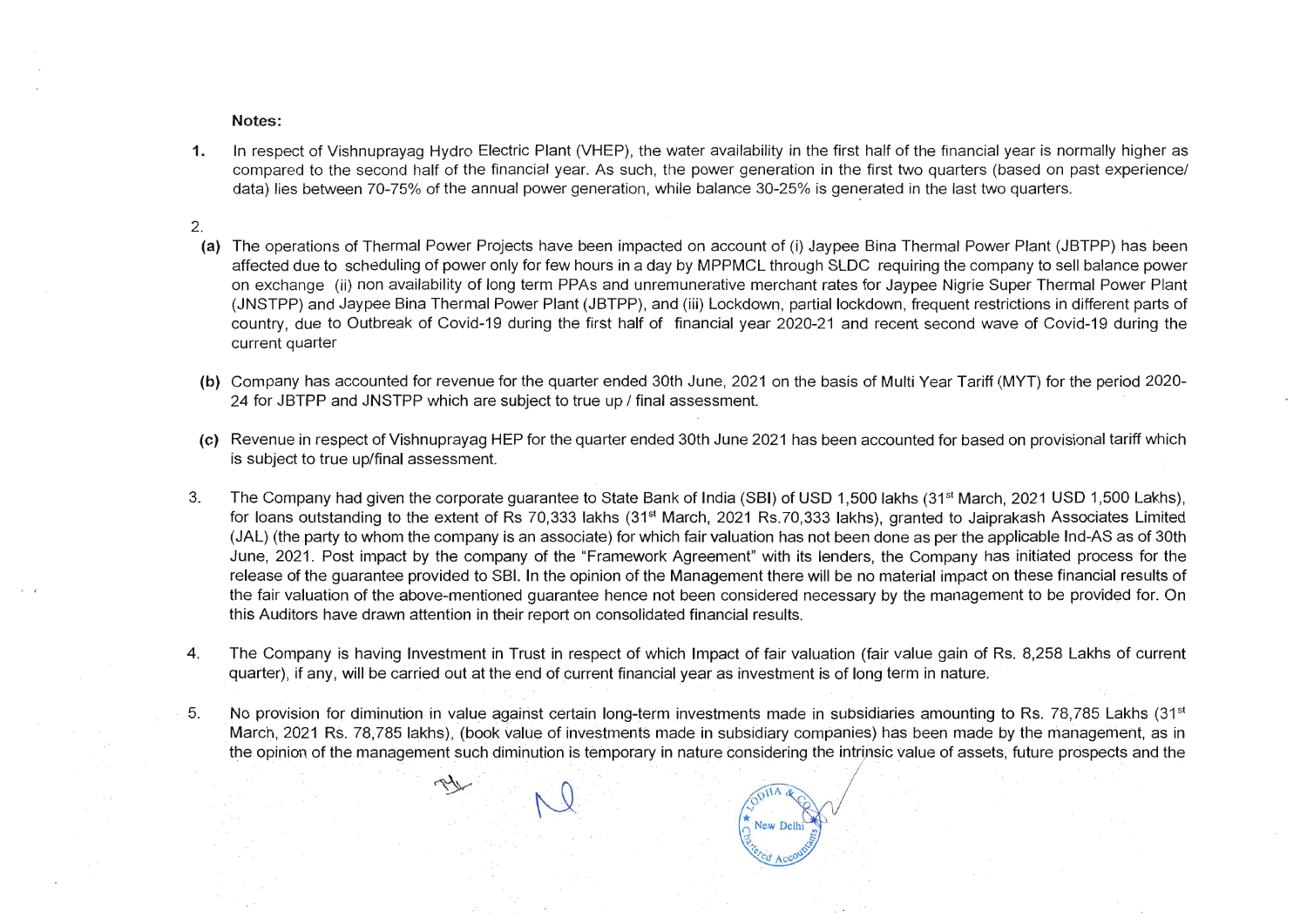Company is confident for settre: ent of claims in its favour. Therefore, Management has concluded that no provision against diminution is necessary at this stage. On this Auditors have drawn attention in their report on standalone financial results.

- 6. Sangam Power Generation Company Limited (SPGCL, a Subsidiary Company) was acquired by JPVL (the Company) from Uttar Pradesh Power Corporation Ltd (UPPCL) in earlier years for implementation of 1320 MW Power Project (Karchana STPP) at Tahsil Karchana, Distt. Allahabad, Uttar Pradesh. The Company has made investment of RS.55,207 lakhs (5,520 lakhs equity shares of Rs. 10/- each fully paid). In the books of SPGCL out of above, amount aggregation to RS.00,207 lakhs (0,020 lakhs equity shares of RS. 167 cash lany paid). In the books of SPGCL out of above, amount aggregating to Rs.16,055 lakhs (excluding value of land) is shown as expenditure<br>incurred during the construction and incidental to setting up of the project, capital advan carried over since long and the Net Worth of SPGCL have been eroded significantly as on 30<sup>th</sup> June, 2021. In view of abnormal delay in and over since joing and the net violation of OOL have been croudd significantly as on so-band, 2021. In view of abhomat asiay in Agreement (PPA) is rendered void and cannot be enforced. As advised, draft of Share Purchase Agreement (SPA) was sent to UPPCL Agreement (PPA) is rendered void and cannot be enforced. As advised, draft of Share Purchase Agreement (SPA) was sent to UPPCL<br>/ UPRVUNL for their approval but there was abnormal delay in resolving the matter by UPPCL, the undertakings given to UPPCL and filed a petition before Hon'ble UPERC (State Commission) for release of performance bank guarantee and also for payment amount against claim lodged of Rs 1, 15,722<sup>4</sup> Iakhs. UPERC vide its Order dated 28.06.2019 has allowed claim (of SPGCL) for RS.25, 137 Lakhs along with interest @ 9% p.a. on RS.14,925 lakhs for the period from 11 .04.2014 to 31.03.2019 and also directed UPPCL to immediately release Performance Bank Guarantee (Rs. 99 crore) to SPGCL and SPGCL to transfer the entire land parcel to UPPCL. UPPCL had appealed against the said order in APTEL and SPGCL had also filed counter appeal. Subsequent to the current quarter, APTEL vide its order dated 14th July, 2021, upheld the State Commission order dated 28.06.2019 and directed State Commission to complete the verification of relevant documents of the claim by SPGCL within a period of three months from the date of pronouncement of this judgment and crystallize the total amount to be paid to SPGCL. Company is exploring the possibility to further appeal with higher authority against the above-mentioned order of APTEL and no provision has been -considered necessary by the ppcar with ingrich additionly
- 7.
	- **(a)** Due to the outbreak of Coronavirus (Covid-19) in previous year and consequential lock down across the country for a significant period of first half of financial year 2020-21 there were disruption in business activities however, the Company has continued to generate and of first half of financial year 2020-21 there were disruption in business activities however, the Company has continued to generate and<br>supply electricity to its customers, which has been declared as an essential service b received notices of invoking force majeure clause provided in the power purchase agreement (PPA) from M.P. Power Management Company Limited (MPPMCL) and UPPCL in respect of units JNSTPP & JBTPP and VHEP respectively and PTC with whom Company has short term PPA which have been suitably replied by the Company / clarified that the said situation is not covered under force majeure considering and distribution and distribution of electricity falls under essential services vide notification dated March 25, 2020 issued by Ministry of Home Affairs, Government of India. The Power Ministry has also clarified on April 6, 2020 that the parties to the contract to by Ministry of Home Affairs, Government of India. The Power Ministry has also clarified on April 6, 2020 that the parties to the contract to comply with the obligation to pay fixed capacity charges as per PPA to the Power

There is also disruptions in business activities during the current quarter due to the recent second wave of Covid-19 The management believes that there is not much of an impact likely due to this pandemic on the business of the Company in long term except some lower demand and its consequential impact on supply and collection from customers which are believed to be temporary in

 $\omega$  +

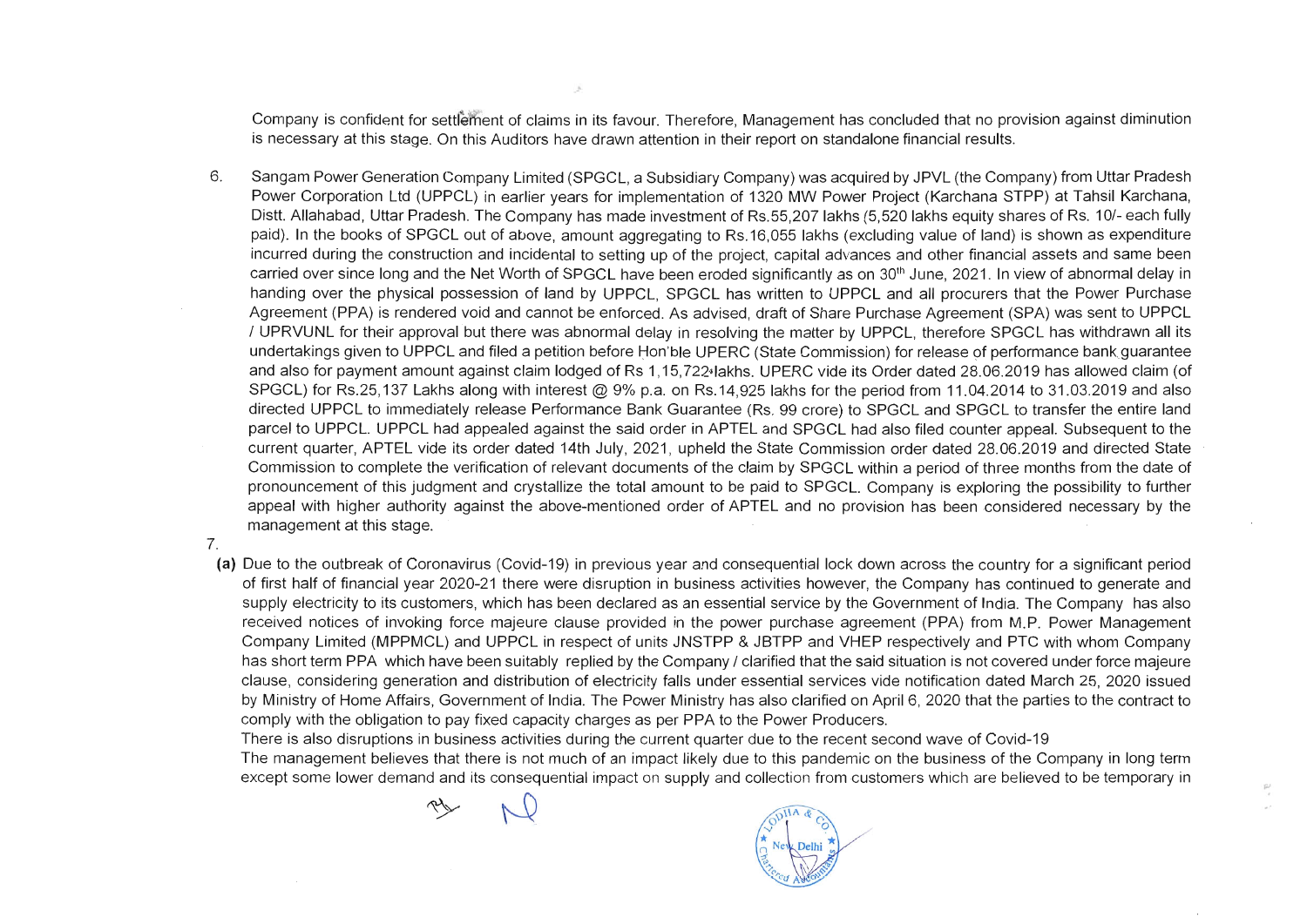nature. The impact of the Covid-19 pandemic in future may be different from that estimated as at the date of approval of these financial ature. The impact of the Covid-19 pandemic in future may be different from that estimated as at the date of approval of these imaginary<br>The continue of the capital resources and is actively and is active is active is activ results and the Company will continue to closely monitoring developments, its operations, liquidity and capital resources and is actively working to minimize the impact of this unprecedented situation.

- (b) Revenue amounting to Rs 19,535 lakhs (31<sup>st</sup> March, 2021 Rs19,535 lakhs) related to invoices raised on MPPMCL for capacity charges for the month of April'20, May'20 and August'20 to October'20 which has been disputed by MPPMCL as notices of invoking force majeure<br>In the month of April'20, May'20 and August'20 to October'20 which has been disputed by M clause indititive April 20, may 20 and August 20 to October 20 which has been uisputed by MPP MCL as notices of invoking force majeure<br>In the Management of 20 and the Managust 20 to October 20 which has been uisputed by MP clause as stated in note 7(a) above had been served and/or non-scheduling of power by MPPMCL. In the Opinion of the Management considering the prevailing Madhya Pradesh Electricity Grid Code (revision -ii), 2019 (MPEGC, 2019) and legal opinion taken by the Association of Private Electricity Generating Stations of MP, the MPPMCL is liable to make payment of capacity charges for declared availability of Contracted Capacity under PPA and invoices had been raised as per the terms of PPA signed between company and MPPMCL. Accordingly, amount as stated above which is overdue for payment, has been considered good and fully recoverable by the management.
- 8. In the earlier years, Uttar Pradesh Power Corporation Ltd. (UPPCL) had sent notice/recovery plan in respect of unit VHEP for recovery of Rance Reality Carry Carry Reality Component and Controlled carrying carrying control control respect of and Vitari for tecovery<br>The financial years, Ottal Prayesh Fower Corporation Ltd. (OPPOL) hay sent noticencovery pl of Rs. 37,783 lakhs (including carrying cost of Rs. 729 lakhs for the current quarter and Rs 8,193 lakhs for the financial year 2018-19 to 2020-21) (31<sup>st</sup> March, 2021 Rs. 37,054 lakhs) being amount paid in excess with carrying cost (excess payment made to the Company towards income tax and secondary energy charges) for financial years 2007-08 to 2019-20 and 2014-15 to 2019-20 respectively and hold back Rs. 10,865 Lakhs till June 2021 (upto March'21 Rs. 9,140 Lakhs) including recovery for carrying cost of Rs 8,922 lakhs (upto March'21 Rs. 8,193 Lakhs) as stated above. Based on the legal opinion obtained by the Company, the action of UPPCL is not as per the terms of the power purchase agreement (PPA), and the Company had filed a petition with Uttar Pradesh Electricity Regulatory Commission (UPERC) against UPPCL for the aforesaid recovery. UPERC vide its order dated 12<sup>th</sup> June, 2020 has disallowed the claims of the Company and upheld the recovery/proposed recovery of excess payment made. Further, UPPCL and Company have also agreed that recovery of amount paid in excess (subject to ongoing reconciliations and final outcome of appeal filed with APTEL for revision in design energy) will be made from monthly power sale invoices which will be raised by the Company for next 7 years from FY 2021-22. In addition to that as per recovery plan, UPPCL will charge carrying cost on outstanding amount @SBI MCLR plus 350 basis points from financial year 2021-22 to financial year 2027-28 (amount unascertainable and subject to ongoing reconciliations). In view of the above and considering prudence, from previous year onwards, revenue from UPPCL has been accounted for net of the component of income tax and excess secondary energy charges. The Company has also filed an Appeal with Appellate Tribunal for Electricity (APTEL) against the above stated Order of UPERC and no provision in these financial statements considered necessary against the disallowances of income tax and secondary energy charges of Rs. 37,783 lakhs and carrying cost (amount unascertainable), as mentioned above by the<br>management, as Company believes that it has credible case in its favour.
- 9. . As per Ind-AS 108 Operating segment, segment information has been provided on consolidatedfinancial results basis. . Operating segment, segmer<br>N

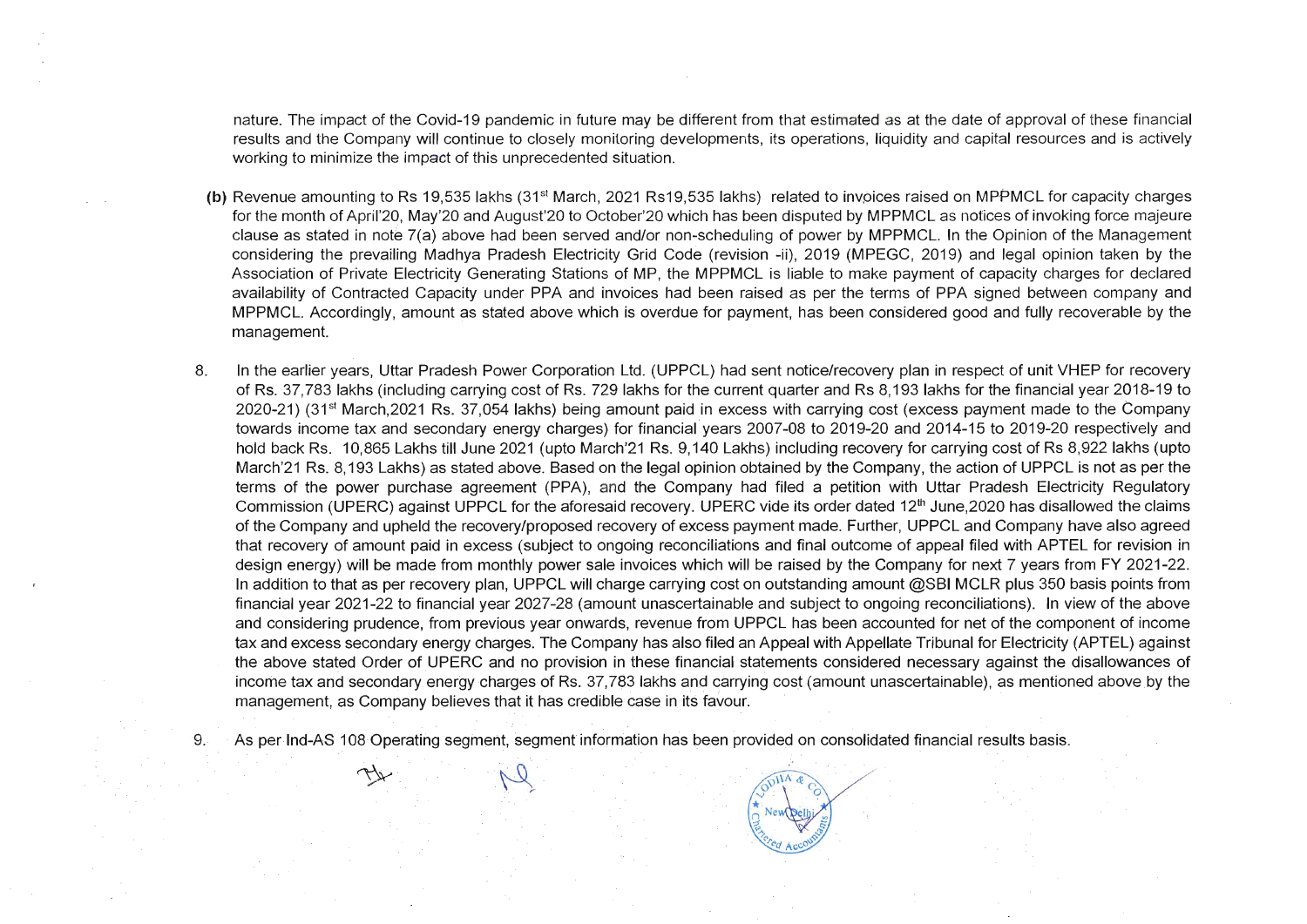10. During the previous year, the Company, in terms of the definitive agreement signed (Share Purchase Agreement) dated March 19, 2021 vith the Power Grid Corporation of India Limited Corporation of India Limited (State Corporation Corporation 15, 2021<br>With the Corporation of its fully paid-up to 100 nos. Fully paid-up and the Cape of Corporation of India with the Power Grid Corporation of India Limited (The JV Partner), had sold of its 74% equity stake (22,20,00,000 nos. fully paid-up equity shares) in a JV subsidiary Company Jaypee Powergrid Limited (JPL), for total consideration of Rs 35,450 lakhs and profit on sale of Rs. 13,250 Lakhs had been shown as part of exceptional items in quarter / year ended 31.03.2021. Operation of JPL (long power transmission line to evacuate power) was considered / shown as discontinued operation in previous year. The results of discontinued operations (JPL) for June'20 quarter as disclosed:

| S.No.          | <b>Particulars</b>                                                   | <b>Quarter Ended</b><br>30th June 2020 | <b>Quarter Ended</b><br>31 <sup>st</sup> March 2021 | Year Ended 31 <sup>st</sup><br><b>March 2021</b> |
|----------------|----------------------------------------------------------------------|----------------------------------------|-----------------------------------------------------|--------------------------------------------------|
|                | Total Income                                                         | 3,699                                  | 3,664                                               | 14,986                                           |
| $\overline{2}$ | <b>Total Expenses</b>                                                | 2,326                                  | 1,864                                               | 8,619                                            |
| 3              | Profit before Tax and Regulatory Deferral<br>Account Balance (1 - 2) | 1,373                                  | 1,800                                               | 6,367                                            |
| $\overline{4}$ | Less: Tax Expense                                                    | $-377$                                 | $-97$                                               | $-330$                                           |
| 5              | Net movement in Regulatory Deferral Account<br>Balances (Net of tax) | $-510$                                 | $-343$                                              | $-1194$                                          |
| 6              | Net Profit $(+)/$ Loss $(-)$ after tax $(3-4+5)$                     | 1,240                                  | 1,554                                               | 5503                                             |
|                | <b>EPS</b>                                                           | 0.01                                   | 0.01                                                | 0.04                                             |

- $\frac{1}{10}$  . Models the current production  $\frac{1}{10}$  or  $\frac{1}{10}$  or  $\frac{1}{10}$  order dated 30th April, 2021 and 03rd April, 2021 and 03rd April, 2021 and 03rd April, 2021 and 03rd April, 2021 and 03rd April, 2021 and 0 Ming the Current quarter, Mauriya Frauesh Liectricity regulatory Commission (MFLRC) vide its order uated John April, 2021 and John  $\sim$ May, 2021, has determined the MYT for the period FY 2020-24 for JBTPP and JNSTPP respectively. According to which the net excess amount of Rs. 15,533 Lakhs refundable/to be adjusted by the Company for financial year 2019-2020 and 2020-2021. During the current quarter Rs. 3,883 Lakhs has been charged to this financial results and balance amount of Rs. 11,650 Lakhs will be charged to statement of Profit and Loss equally in the remaining quarters of current financial year.
- 12.
	- .<br>a) Previous period figures have been re-grouped/re-classified wherever necessary, to confirm to current quarter's classification.
	- (b) The figures for the quarter ended 31 st March 2021 are the balancing figures between the audited figures in respect of the full previous . The nyures for the quarter ended 51 st March 2021 are the balancing nyures between the addited nyures in respect financial year and the published unaudited year to date figures up-to third quarter ended 31st December 2020.

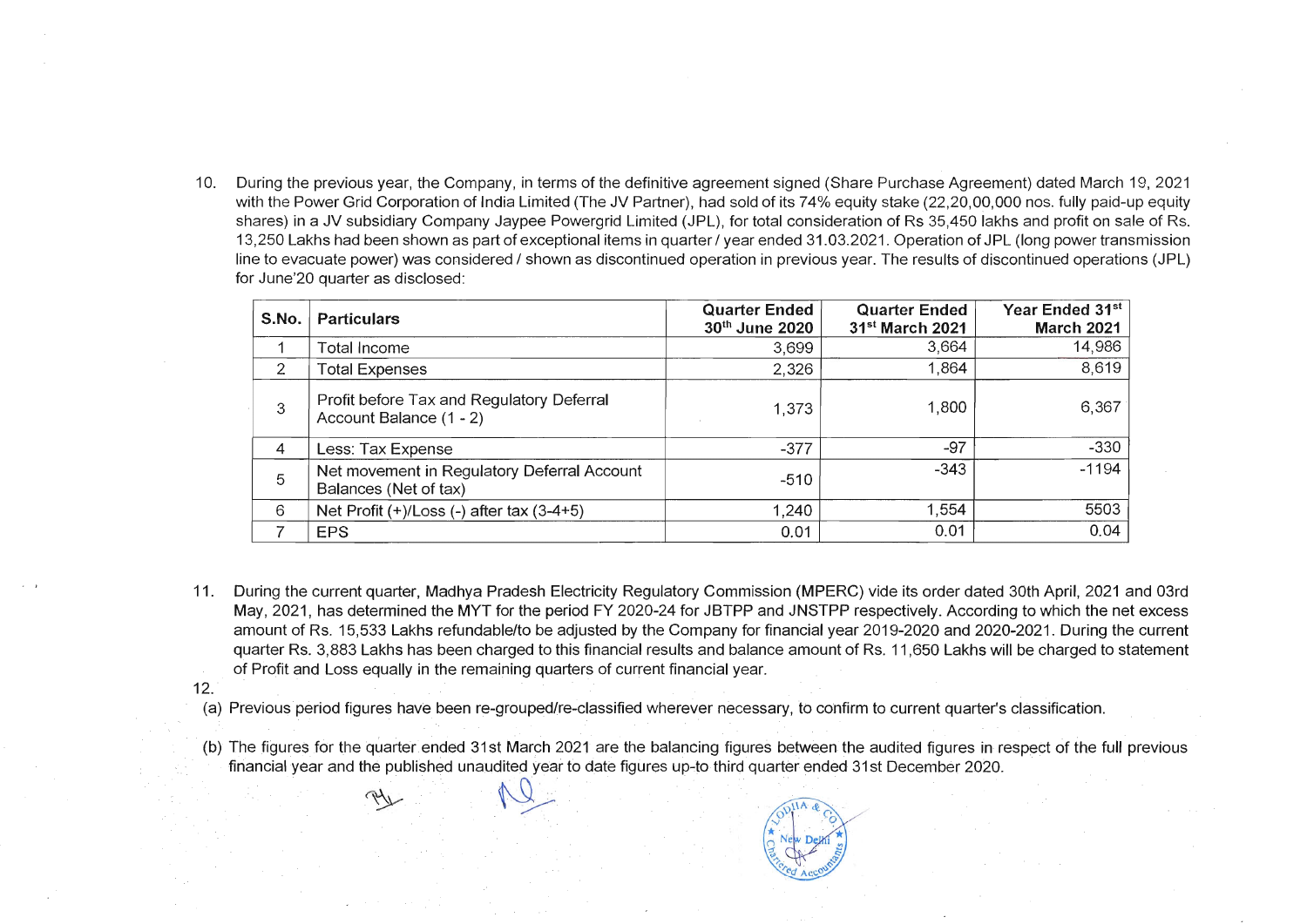he above unaudited financial results for the quarter ended 30<sup>th</sup> June, 2021 have

| $R_{\rm{X}}$ |  |  |  |
|--------------|--|--|--|
|              |  |  |  |



**For and on behalf of the Board** 

 $HQ$ **MANOJ GAUR**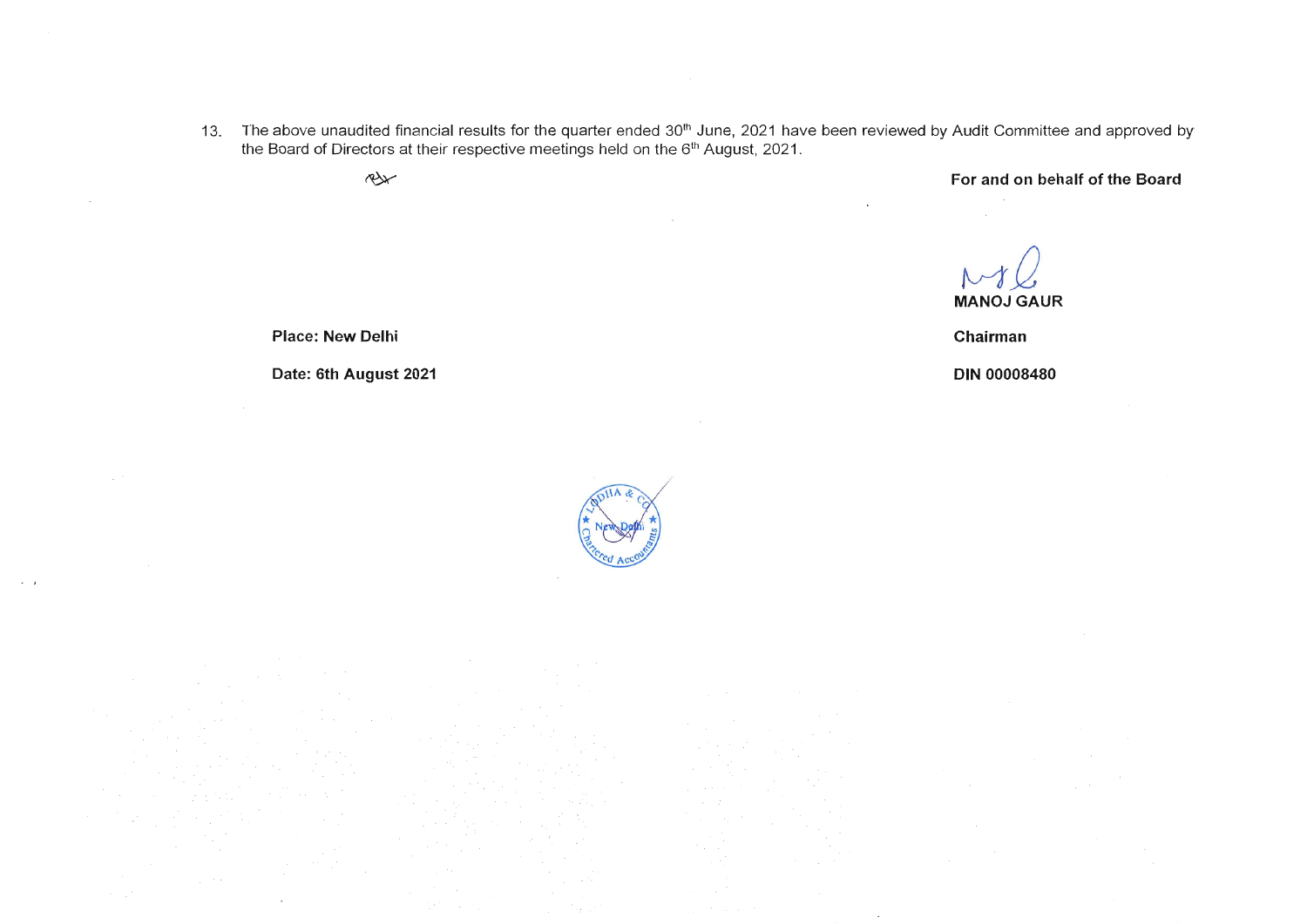#### CONSOLIDATED UNAUDITED SEGMENT-WISE REVENUE, RESULTS AND CAPITAL EMPLOYED FOR THE QUARTER ENDED AS ON 30TH JUNE, 2021

 $\sim$   $^{\prime}$ 

 $\label{eq:2.1} \frac{1}{\sqrt{2\pi}}\left(\frac{1}{\sqrt{2\pi}}\right)^{1/2} \left(\frac{1}{\sqrt{2\pi}}\right)^{1/2}$ 

 $\sim$ 

 $\cdot$ 

 $\sim$ 

 $\sim$   $\sim$ 

 $\label{eq:2} \begin{split} \frac{1}{2} \left( \frac{1}{2} \sum_{i=1}^{n} \frac{1}{2} \sum_{j=1}^{n} \frac{1}{2} \sum_{j=1}^{n} \frac{1}{2} \sum_{j=1}^{n} \frac{1}{2} \sum_{j=1}^{n} \frac{1}{2} \sum_{j=1}^{n} \frac{1}{2} \sum_{j=1}^{n} \frac{1}{2} \sum_{j=1}^{n} \frac{1}{2} \sum_{j=1}^{n} \frac{1}{2} \sum_{j=1}^{n} \frac{1}{2} \sum_{j=1}^{n} \frac{1}{2} \sum_{j$ 

 $\mathcal{F}^{\mathcal{G}}_{\mathcal{G}}$  , and  $\mathcal{F}^{\mathcal{G}}_{\mathcal{G}}$ 

 $\sim$ 

 $\sim 10^{-1}$ 

 $\mathcal{A}$ 

 $\sim$ 

 $\label{eq:1} \frac{1}{\sqrt{2}}\left(\frac{1}{\sqrt{2}}\right)^2\left(\frac{1}{\sqrt{2}}\right)^2\left(\frac{1}{\sqrt{2}}\right)^2.$ 

 $\mathcal{A}$ 

 $\label{eq:2.1} \mathcal{L}(\mathcal{A}) = \mathcal{L}(\mathcal{A}) = \mathcal{L}(\mathcal{A}) = \mathcal{L}(\mathcal{A})$ 

 $\mathcal{L}_{\text{max}}$  , where  $\mathcal{L}_{\text{max}}$ 

 $\mathcal{F}_{\mathcal{A}}(\mathcal{A})$ 

 $\mathcal{F}(\mathcal{F})$  , and  $\mathcal{F}(\mathcal{F})$  , and

 $\mathcal{F}^{\mathcal{G}}_{\mathcal{G}}$  ,  $\mathcal{G}^{\mathcal{G}}_{\mathcal{G}}$  ,  $\mathcal{F}^{\mathcal{G}}_{\mathcal{G}}$ 

 $\label{eq:2} \frac{1}{\sqrt{2}}\sum_{i=1}^n\frac{1}{\sqrt{2}}\sum_{i=1}^n\frac{1}{\sqrt{2}}\sum_{i=1}^n\frac{1}{\sqrt{2}}\sum_{i=1}^n\frac{1}{\sqrt{2}}\sum_{i=1}^n\frac{1}{\sqrt{2}}\sum_{i=1}^n\frac{1}{\sqrt{2}}\sum_{i=1}^n\frac{1}{\sqrt{2}}\sum_{i=1}^n\frac{1}{\sqrt{2}}\sum_{i=1}^n\frac{1}{\sqrt{2}}\sum_{i=1}^n\frac{1}{\sqrt{2}}\sum_{i=1}^n\frac{1$ 

 $\label{eq:3.1} \frac{1}{2} \frac{1}{2} \left( \frac{1}{2} \right)^2$ 

 $\sim$   $\sim$ 

 $\label{eq:2.1} \frac{1}{\sqrt{2}}\int_{\mathbb{R}^3}\frac{1}{\sqrt{2}}\left(\frac{1}{\sqrt{2}}\right)^2\left(\frac{1}{\sqrt{2}}\right)^2\left(\frac{1}{\sqrt{2}}\right)^2\left(\frac{1}{\sqrt{2}}\right)^2.$ 

Ìч,  $\frac{1}{2} \sum_{i=1}^{2} \frac{1}{2} \sum_{j=1}^{2} \frac{1}{2} \sum_{j=1}^{2} \frac{1}{2} \sum_{j=1}^{2} \frac{1}{2} \sum_{j=1}^{2} \frac{1}{2} \sum_{j=1}^{2} \frac{1}{2} \sum_{j=1}^{2} \frac{1}{2} \sum_{j=1}^{2} \frac{1}{2} \sum_{j=1}^{2} \frac{1}{2} \sum_{j=1}^{2} \frac{1}{2} \sum_{j=1}^{2} \frac{1}{2} \sum_{j=1}^{2} \frac{1}{2} \sum_{j=1}^{2$ 

| b | <b>Segment Liabilities</b>                                                                                                                                                   |           |           |           |           |
|---|------------------------------------------------------------------------------------------------------------------------------------------------------------------------------|-----------|-----------|-----------|-----------|
|   | i) Power                                                                                                                                                                     | 183,341   | 179,729   | 194,997   | 179,729   |
|   | ii) Coal                                                                                                                                                                     | 13,311    | 7.103     | 8,068     | 7,103     |
|   | iii) Other                                                                                                                                                                   | 8,093     | 8.181     | 23,260    | 8,181     |
|   | <b>Total Liabilities</b>                                                                                                                                                     | 204,745   | 195,013   | 226,325   | 195,013   |
| C | Capital Employed *                                                                                                                                                           | 1,498,702 | 1,504,356 | 1,557,582 | 1,504,356 |
|   | * Note :- Capital employed = Equity + long term borrowings including current maturities of long term borrowings<br># refer note no. 10 of the accompanying financial results |           |           |           |           |
|   |                                                                                                                                                                              |           |           |           |           |

ODITA &

New Delhi

 $\dot{c}$ Ŕ

**ZILS** 

 $\sim$ 

 $\sim$ 

|   |                                                                                                                              | Consolidated                    |                               |                          |                   |  |  |  |
|---|------------------------------------------------------------------------------------------------------------------------------|---------------------------------|-------------------------------|--------------------------|-------------------|--|--|--|
|   | Particulars                                                                                                                  |                                 | Quarter Ended   Quarter Ended | Quarter Ended            | Year Ended        |  |  |  |
|   |                                                                                                                              | 30.06.2021                      | 31.03.2021                    | 30.06.2020               | 31.03.2021        |  |  |  |
|   |                                                                                                                              | Unaudited                       | Audited                       | Unaudited #              | Audited           |  |  |  |
| 1 | <b>Segment Revenue</b>                                                                                                       |                                 |                               |                          |                   |  |  |  |
|   | i) Power                                                                                                                     | 90,628                          | 95,276                        | 68,746                   | 328,439           |  |  |  |
|   | ii) Coal                                                                                                                     | 12,156                          | 7,674                         | 7,160                    | 32,802            |  |  |  |
|   | iii) Other                                                                                                                   | 929                             | 450                           | 205                      | 1,888             |  |  |  |
|   | Total                                                                                                                        | 103,713                         | 103,400                       | 76,111                   | 363,129           |  |  |  |
|   |                                                                                                                              |                                 |                               |                          |                   |  |  |  |
|   | Less : Inter segment eliminations                                                                                            | 12,214                          | 7,713                         | 7,170                    | 32,958            |  |  |  |
|   | Add: Other income                                                                                                            | 1,142                           | 10,626                        | 1,073                    | 12,730            |  |  |  |
|   | Total sales / income from continuing<br>operations                                                                           | 92,641                          | 106,313                       | 70,014                   | 342,901           |  |  |  |
| 2 | <b>Segment Results</b>                                                                                                       |                                 |                               |                          |                   |  |  |  |
|   | Profit / (loss) from operations before finance<br>charges, depreciation<br>and<br>amortisation.<br>exceptional items and tax |                                 |                               |                          |                   |  |  |  |
|   | i) Power                                                                                                                     | 25,859                          | 27,869                        | 31,008                   | 114,181           |  |  |  |
|   | ii) Coal                                                                                                                     | 1,150                           | 1,151                         | 1,164                    | 4,667             |  |  |  |
|   | iii) Other<br>Total                                                                                                          | (244)                           | 9,410                         | 29                       | 9,622             |  |  |  |
|   |                                                                                                                              | 26,765                          | 38,430                        | 32,201                   | 128,470           |  |  |  |
|   | Less:                                                                                                                        |                                 |                               |                          |                   |  |  |  |
|   | [a] Interest expenses                                                                                                        | 14,057                          | 14,029                        | 15,245                   | 57,858            |  |  |  |
|   | [b] Depreciation and amortisation                                                                                            | 11,992                          | 11,911                        | 13,277                   | 47,995            |  |  |  |
|   | Total                                                                                                                        | 26,049                          | 25,940                        | 28,522                   | 105,853           |  |  |  |
|   | Profit / (loss) from operations before exceptional<br>items and tax from continuing operations                               | 716                             | 12,490                        | 3,679                    | 22,617            |  |  |  |
|   | Exceptional items net (Gain)/Loss                                                                                            | $\blacksquare$                  | (11, 115)                     | $\overline{\phantom{a}}$ | (11, 115)         |  |  |  |
|   | Profit / (loss) from continuing operations before<br>tax                                                                     | 716                             | 23,605                        | 3,679                    | 33,732            |  |  |  |
|   | Tax Expenses (net)                                                                                                           | 282                             | 3,551                         | 511                      | 11,016            |  |  |  |
|   | Profit / (loss) from continuing operations after<br>tax.                                                                     | 434                             | 20,054                        | 3,168                    | 22,716            |  |  |  |
|   | Net movement in Regulatory Deferral Account<br>Balances (Net of tax)                                                         | $\overline{\phantom{a}}$        |                               | (510)                    |                   |  |  |  |
|   | discontinued<br>Profit/(loss)<br>before<br>from<br>tax<br>operations                                                         | $\blacksquare$                  | 1,800                         | $\ddot{\phantom{0}}$     | 6,367             |  |  |  |
|   | Tax Expenses (net)<br>Net movement in Regulatory Deferral Account<br>Balances (Net of tax)                                   |                                 | (97)<br>(343)                 | $\blacksquare$           | (330)<br>(1, 194) |  |  |  |
|   | Exceptional items net (Gain)/Loss                                                                                            | $\overline{\phantom{a}}$        | 76                            | $\blacksquare$           | 76                |  |  |  |
|   | Profit / (loss) from discontinued operations                                                                                 |                                 | 1,478                         |                          | 5,427             |  |  |  |
|   | Other comprehensive income (Net of Tax)                                                                                      | 16                              | 93                            | (10)                     | 63                |  |  |  |
|   | Profit / (loss) from continuing and<br>discontinued operations                                                               | 450                             | 21,625                        | 2,648                    | 28,206            |  |  |  |
|   |                                                                                                                              |                                 |                               |                          |                   |  |  |  |
|   | Minority interest<br>Profit / (loss) after Minority Interest                                                                 | $\overline{\phantom{a}}$<br>450 | 404<br>21,221                 | 323<br>2,325             | 1,431<br>26,775   |  |  |  |
| 3 | <b>Capital Employed</b>                                                                                                      |                                 |                               |                          |                   |  |  |  |
| а | <b>Segment Assets</b>                                                                                                        |                                 |                               |                          |                   |  |  |  |
|   | i) Power                                                                                                                     | 1,577,304                       | 1,572,195                     | 1,650,057                | 1,572,195         |  |  |  |
|   | ii) Coal                                                                                                                     | 30,590                          | 31,420                        | 35,888                   | 31,420            |  |  |  |
|   | iii) Other                                                                                                                   | 95,553<br>1,703,447             | 95,754                        | 97,962                   | 95,754            |  |  |  |
|   | Total                                                                                                                        |                                 | 1,699,369                     | 1,783,907                | 1,699,369         |  |  |  |

 $\mathbb{C}$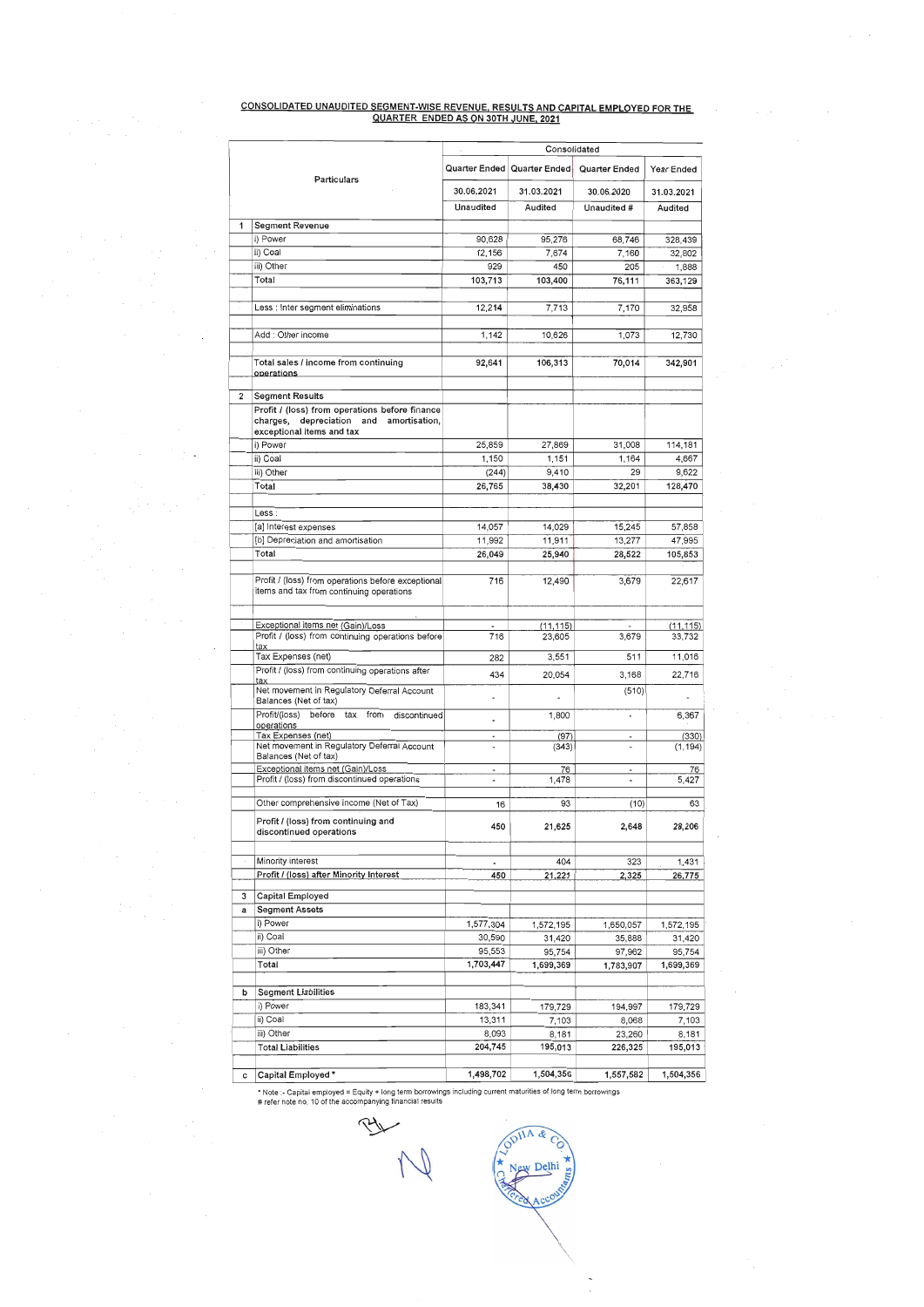

**Independent Auditor's Review Report on Quarterly Unaudited Standalone Financial Results of Jaiprakash Power Ventures Limited pursuant to the Regulation 33 of the SEBI (Listing Obligations and Disclosure Requirements) Regulations, 2015, as amended** 

### **To The Board of Directors of Jaiprakash Power Ventures Limited**

- 1. We have reviewed the accompanying statement of unaudited standalone financial results of JAIPRAKASH POWER VENTURES LIMITED ('the Company') for the quarter ended 30th June, 2021 ("the Statement"), attached herewith, being submitted by the Company pursuant to the requirements of Regulation 33 of the SEBI (Listing Obligations and Disclosure Requirements), 2015, as amended ("the Listing Regulations").
- 2. This Statement, which is the responsibility of the Company's Management and approved by the Board of Directors of the Company, has been prepared in accordance with the recognition and measurement principles laid down in Indian Accounting Standard 34 "Interim Financial Reporting" ("Ind AS 34"), prescribed under Section 133 of the Companies Act, 2013, and other accounting principles generally accepted in India and in compliance with Regulation 33 of the Listing Regulations. Our responsibility is to issue a report on the Statement based on our review.
- 3. We conducted our review of the Statement in accordance with the Standard on Review Engagements (SRE 2410)" Review of Interim Financial Information Performed by the Independent Auditor of the Entity", issued by the Institute of Chartered Accountants of India. This standard requires that we plan and perform the review to obtain moderate assurance about whether the financial results are free from material misstatement(s). A review is limited primarily to enquiries of the Company personnel and analytical procedures applied to the financial data and thus provide less assurance than an audit. We have not performed an audit. Accordingly, we do not express an audit opinion.

#### 4. **Basis of Qualified conclusion Attention is drawn to:**

- (a) As stated in note no. 3 of accompanying financial results, the Company has given/provided corporate guarantee of USD 1,500 lakhs (31st March, 2021 USD 1,500 lakhs) for loans granted by the lender to Jaiprakash Associates Limited (JAL) (the party to whom the Company is an associate) amounting to Rs. 70,333 lakhs (31st March, 2021 Rs. 70,333 lakhs) for which fair valuation has not been done as per the applicable IND-AS as of 30th June, 2021 and also no provision against the said guarantee been made in these financial results (in the absence of fair valuation impact unascertained).
- (b) As stated in note no. 5 of accompanying financial results, no provision for diminution in value against certain long-term investments made in subsidiaries amounting to Rs. 78,785 lakhs  $(31^{st}$ March, 2021 Rs. 78,785 lakhs) (Book Value) has been made by the management as in the opinion of the management such diminution is temporary in nature considering the intrinsic value of the assets, future prospects and claims (impact unascertainable).

Having regard to the above, management of the Company has concluded that no provision against diminution in value of investment made, as stated above, is necessary at this stage.

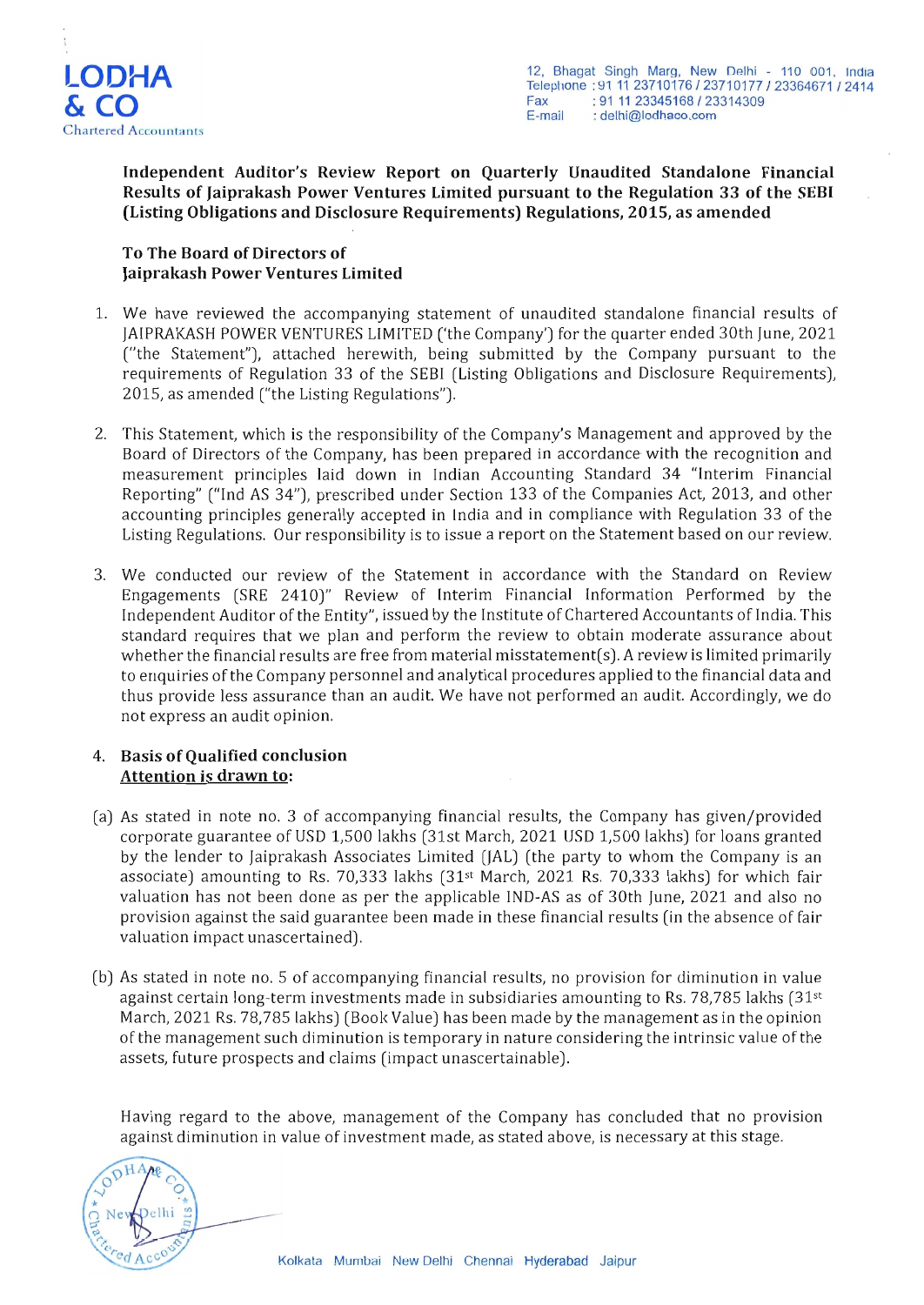As stated *above* in para (a) and (b) *above* impact is unascertainable in the opinion of the management. Matters stated in para (a) and (b) *above* have also been qualified in our reports on preceding quarter/ year ended 31st March, 2021 and corresponding quarter ended 30th June,2020.

(c) Attention is drawn to note no. 11 of accompanying financial results regarding non provision of amount refundable of Rs. 11,650 lakhs being balance amount refundable/to be adjusted in terms of the determination of Multi Year Tariff (MYT) for years 20-24 [on order for determination of MYT by MPERC] as stated in the said note. To that extent Profit and EPS (positive) for the quarter is stated higher. As stated in the said note same will be accounted for pro rata over the current year.

#### 5. **Qualified Conclusion:**

Based on our review conducted as above, **except for the effects/ possible effects of our observation stated in paragraph 4 above (including non-quantification for the reasons stated therein),** nothing has come to our attention that causes us to believe that the accompanying Statement prepared in all material respects in accordance with the applicable Indian Accounting Standards prescribed  $u/s$  133 of the Companies Act, 2013 read with relevant rules issued there under and other recognised accounting practices and policies generally accepted in India has not disclosed the information required to be disclosed in terms of the Listing Regulations, including the manner in which is to be disclosed, or that it contains any material misstatement.

#### 6. **Emphasis of matters:**

We draw attention to the following matters:

- (a) Note no. 8 of the accompanying financial results regarding the claims of UPPCL of Rs. 37,783 lakhs (including carrying cost of Rs. 729 lakhs for the current quarter and Rs 8,193 lakhs for the financial year 2018-19 to 2020-21 as stated in the said note) against disallowances made in respect of a unit VHEP of the Company towards income tax and secondary energy charges (paid / accounted for) in earlier years which is to be refunded back to UPPCL in *view* of Order of UPERC. Against the Order of UPERC in this regard, Company has filed an Appeal with APTEL, as stated in the said note. Company *believes* that it has a credible case and disallowance made by the UPPCL on account of income tax and secondary energy charges are not in line with the terms ofPPA signed with UPPCL. Accordingly, as stated in the said note, no provision against the stated amount and carrying cost has been considered necessary by the management at this stage.
- (b) As Stated in Note no. 48 (i) of the standalone financial statements for the year ended 31st March, 2021, no provision has been considered necessary by the management against Entry Tax in respect of Unit- Nigrie STPP (including Nigrie Cement Grinding Unit) amounting to Rs. 10,871 lakhs  $(31^{st}$  March, 2021 Rs. 10,871 lakhs) and interest thereon (impact unascertainable) as stated in said note. In respect of the stated unit receipts of approval for extension of the time for eligibility for exemption from payment of entry tax is pending from concerned authority, as stated in the said note for which the company has made representations before the concerned authority and management is confident for favourable outcome. Against the *above* entry tax demand, till date of Rs. 5,885 lakhs (31st March, 2021 Rs. 5,885 lakhs) has been deposited and shown as part of other non-current assets which in the opinion of the management is good and recoverable.
- (c) As stated in note no. 59(a) & 59(c) of the standalone financial statements for the year ended 31st March, 2021 regarding, pending confirmations/reconciliation of balances of certain secured borrowings (current & non-current), banks (including certain fixed deposits), trade

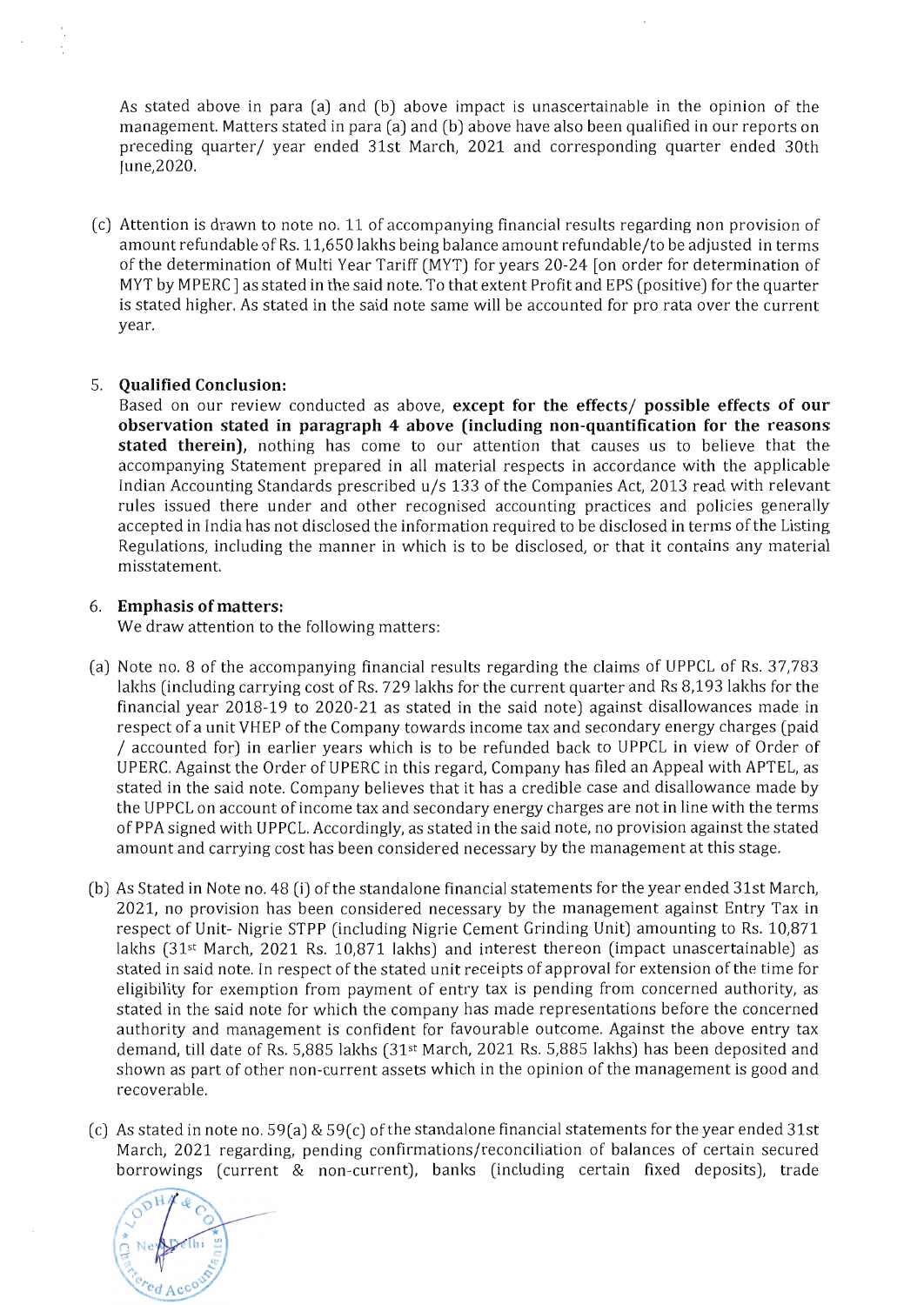receivables/payables (including of micro and small) and others (including capital creditors and of CHAs and receivables/payables from/to related parties),liabilities, loans & advances and inventory lying with third parties/in transit. In this regard, as stated in the note, internal control is being strengthened through process automation (including for as stated in note no. 59(b) regarding of fuel procurement and consumption processes which are in process of further strengthening). The management is confident that on confirmation/ reconciliation there will not be any material impact on the state of affairs as stated in said note.

- (d) For deferred tax assets on unabsorbed depreciation & business losses and of MAT credit entitlement as on 30th June 2021 of amounting to Rs. 22,566lakhs (31st March, 2021 Rs. 22,841 lakhs) and Rs. 18,297 lakhs (31<sup>st</sup> March, 2021 Rs. 18,297 lakhs) respectively, the Management is confident about realisability. Accordingly, these have been considered good by the management as stated in Note no. 66 (c) of the standalone financial statements for the year ended 31st March, 2021.
- (e)
- (i) As stated in the Note no. 56 of the standalone financial statements for the year ended 31st March, 2021, fair value of Jaypee Nigrie Cement grinding unit being in excess as compared to the carrying value (as on 30th June 2021 carrying value amounting to Rs. 24,406 lakhs), as assessed by the management considering the expected future cash flows. Also, management is of the view that no impairment provision in the carrying amount of fixed assets (including capital work-inprogress) is necessary at this stage considering above stated reason.
- (ii) As stated in the Note no. 55 of the standalone financial statements for the year ended 31st March, 2021, fair value of fixed assets of power plants (JNSTPP and JBTPP) (including Land, Building, Plant & Machinery capitalized or under CWIP) being in excess as compared to the carrying value, as estimated by a technical valuer and for the reasons explained in the said note, management is of the view that no impairment provision in the carrying amount offixed assets (including capital work-in-progress) is necessary at this stage.
- $(f)$  Note no. 7(b) of the accompanying financial results regarding the pending recovery of capacity charges of amounting to Rs. 19,535 lakhs ( $31<sup>st</sup>$  March, 2021 Rs. 19,535 lakhs) as stated in the said note, which have been disputed by MPPMCL. Company is contesting with MPPMCL and in the opinion of the management, above stated amount is good and fully recoverable and hence no provision has been considered necessary by the management at this stage.

Our conclusion is not modified in respect of above stated matters in para (a) to (t).

# For **LODHA & CO.**

Chartered Accountants Firm's Registration No. 301051E

N.K. Lodha Partner Membership No. 085155 Place: New Delhi Dated: 6<sup>th</sup> August, 2021



UDIN: 21085155AAAA PK9523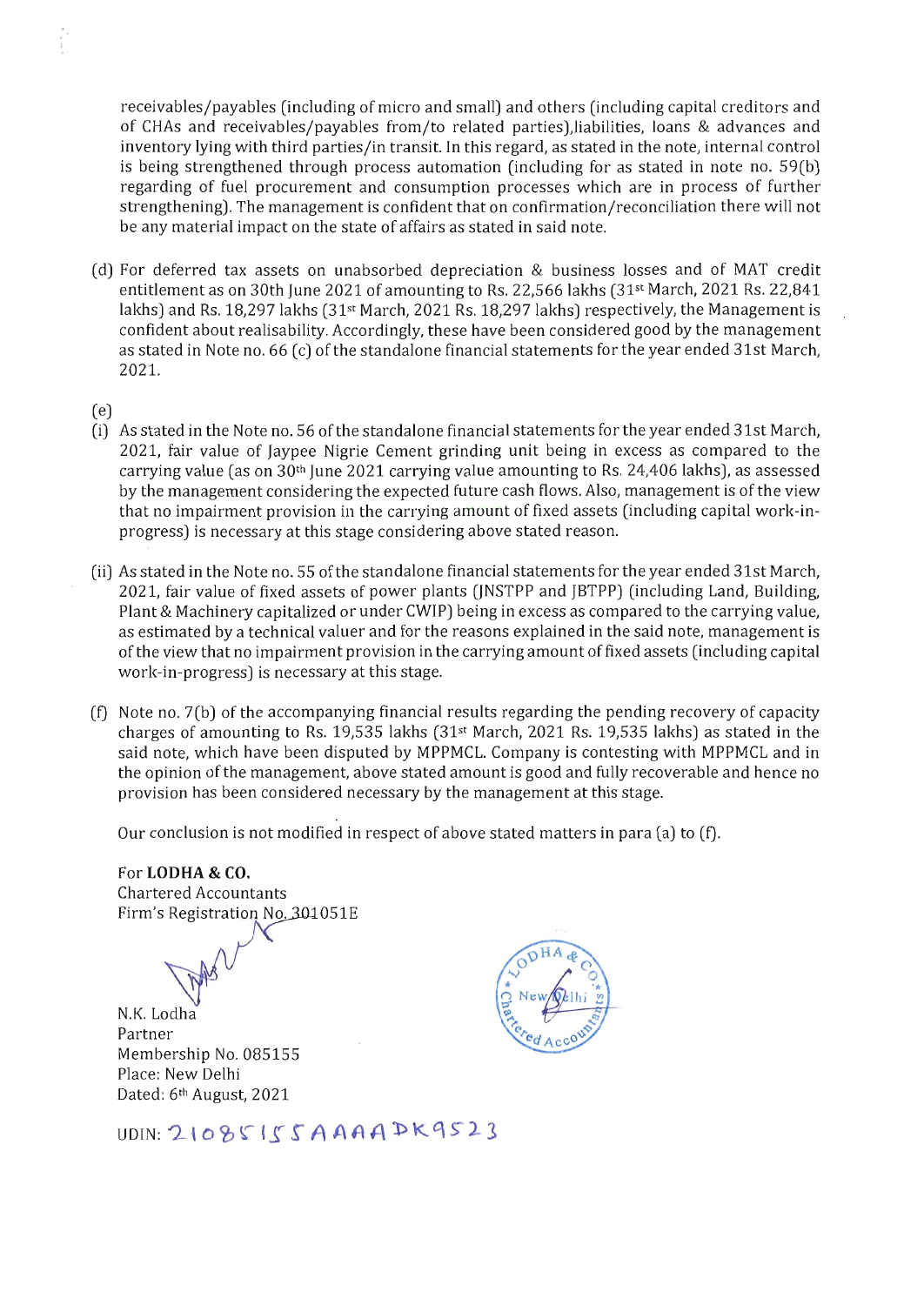

#### **Independent Auditor's Report on Quarterly Unaudited Consolidated Financial Results of Jaiprakash Power Ventures Limited pursuant to the Regulation 33 of the SEBI (Listing Obligations and Disclosure Requirements) Regulations, 2015, as amended**

#### **To The Board of Directors of Jaiprakash Power Ventures Limited**

- 1. We have reviewed the accompanying Statement of Unaudited Consolidated Financial Results of JAIPRAKASH POWER VENTURES LIMITED ("the holding company") and its subsidiaries (the holding company and its subsidiaries together referred to as "the Group") for the quarter ended 30th June, 2021 ("the Statement"), attached herewith, being submitted by the Parent pursuant to the requirement of Regulation 33 of the SEBI (Listing Obligations and Disclosure Requirements) Regulations, 2015, as amended ("the Listing Regulations").
- 2. This Statement, which is the responsibility of the Holding Company's Management and approved by the Holding Company's Board of Directors, has been prepared in accordance with the recognition and measurement principles laid down in Indian Accounting Standard 34 "Interim Financial Reporting" ("Ind AS 34"), prescribed under Section 133 of the Companies Act, 2013, and other accounting principles generally accepted in India. Our responsibility is to express a conclusion on the Statement based on our review.
- 3. We conducted our review of the Statement in accordance with the Standard on Review Engagements (SRE) 2410 "Review of Interim Financial Information Performed by the Independent Auditor of the Entity", issued by the Institute of Chartered Accountants of India. A review of interim financial information consists of making inquiries, primarily of persons responsible for financial and accounting matters, and applying analytical and other review procedures. A review is substantially less in scope than an audit conducted in accordance with Standards on Auditing and consequently does not enable us to obtain assurance that we would become aware of all significant matters that might be identified in an audit. Accordingly, we do not express an audit opinion.

We also performed procedures in accordance with the circular issued by the SEBI under Regulation 33 (8) of the Listing Regulations, to the extent applicable.

- 4. The Statement includes the results of the followings entities:
	- (i) Jaypee Arunachal Power Limited  $(V$  Subsidiary);
	- (ii) Jaypee Meghalaya Power Limited;
	- (iii) Sangam Power Generation Company Limited;
	- (iv) Bina Power Supply Limited.

#### 5. **Basis of Qualified conclusion:**

Attention is drawn to:

(a) As stated in note no. 3 of accompanying financial results, the Company has given/provided corporate guarantee ofUSD 1,500 lakhs (31st March, 2021 USD 1,500 lakhs) for loans granted by the lender to Jaiprakash Associates Limited (JAL) (the party to whom the Company is an associate) amounting to Rs. 70,333 lakhs (31st March, 2021 Rs. 70,333 lakhs) for which fair valuation has

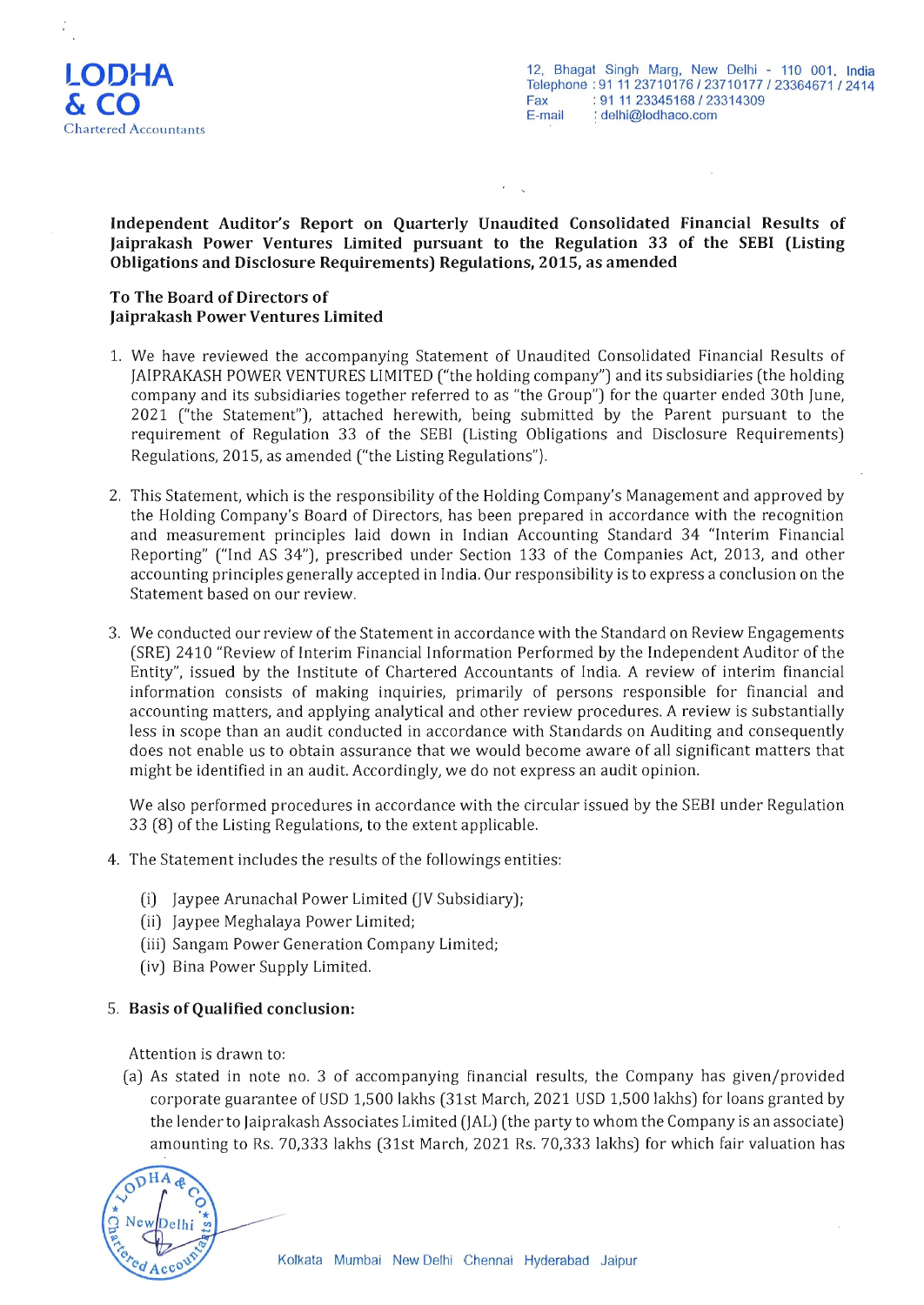not been done as per the applicable IND-AS as of 30th June, 2021 and also no provision against the said guarantee been made in these financial results. In the absence of fair valuation of the stated corporate guarantee, we are not able to ascertain the impact of the same on the financial results.

As stated above in para (a), in the opinion of the management impact presently unascertainable. Matter stated in para (a) above has also been qualified in our reports on preceding quarter/year ended 31st March, 2021 and corresponding quarter ended 30th June, 2020.

(b) Attention is drawn to note no. 11 of accompanying financial results regarding non provision of amount refundable of Rs. 11,650 lakhs being balance amount refundable/to be adjusted in terms of the determination of Multi Year Tariff (MYT) for years 20-24 [on order for determination of MYT by MPERC] as stated in the said note. To that extent Profit and EPS (positive) for the quarter is stated higher. As stated in the said note same will be accounted for pro rata over the current year.

### 6. **Qualified\_Conclusion:**

Based on our review conducted and procedures performed as stated in paragraph 3 above and based on the consideration of the review reports of other auditors referred to in paragraph 8 below, **except for the** effects/ **possible effects of our observation stated in paragraph 5 above (including nonquantification for the reasons stated therein) nothing has come to our attention** that causes us to believe that the accompanying Statement, prepared in accordance with the recognition and measurement principles laid down in the aforesaid Indian Accounting Standard and other accounting principles generally accepted in India, has not disclosed the information required to be disclosed in terms of Regulation 33 of the Listing Regulations including the manner in which it is to be disclosed, or that it contains any material misstatement.

#### 7. **Emphasis** of matters:

We draw attention to the following matters:

(a) Note no. 8 of the accompanying financial results regarding the claims of UPPCL of Rs. 37,783 lakhs (including carrying cost of Rs. 729 lakhs for the current quarter and Rs 8,193 lakhs for the financial year 2018-19 to 2020-21 as stated in the said note) against disallowances made in respect of a unit VHEP of the Company towards income tax and secondary energy charges (paid / accounted for) in earlier years which is to be refunded back to UPPCL in view of Order of UPERC. Against the Order of UPERC in this regard, Company has filed an Appeal with APTEL, as stated in the said note. Company believes that it has a credible case and disallowance made by the UPPCL on account of income tax and secondary energy charges are not in line with the terms of PPA signed with UPPCL. Accordingly, as stated in the said note, no provision against the stated amount and carrying cost has been considered necessary by the management at this stage.

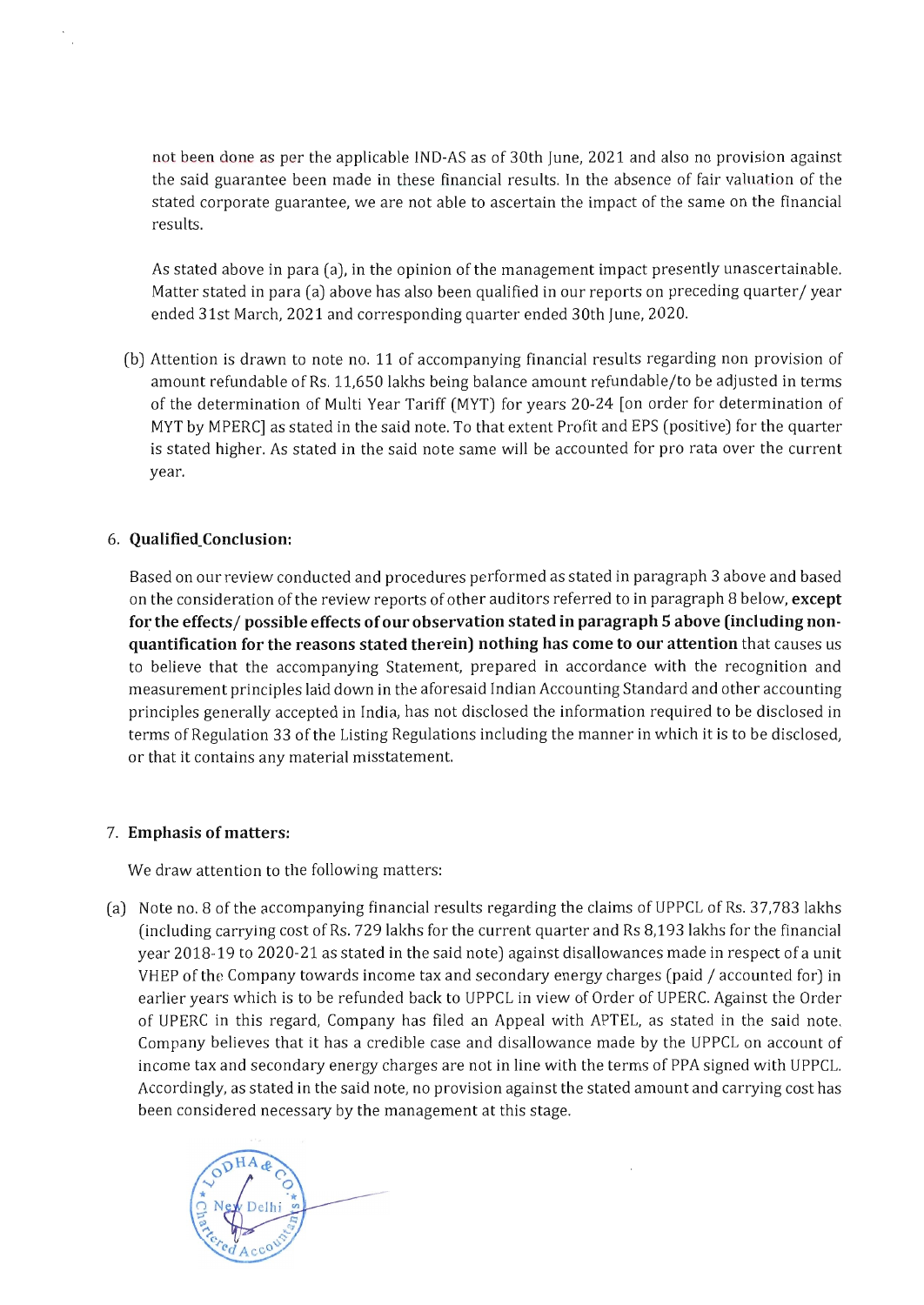- (b) As Stated in Note no. 46 (i) of the consolidated financial statements for the year ended 31st March, 2021, no provision has been considered necessary by the management against Entry Tax in respect of Unit- Nigrie STPP (including Nigrie Cement Grinding Unit) amounting to Rs. 10,871lakhs (31st March, 2021 Rs. 10,871 lakhs) and interest thereon (impact unascertainable) as stated in said note. In respect of the stated unit receipts of approval for extension of the time for eligibility for exemption from payment of entry tax is pending from concerned authority, as stated in the said note for which the company has made representations before the concerned authority and management is confident for favourable outcome. Against the above entry tax demand, till date of Rs. 5,885 lakhs (31st March, 2021 Rs. 5,885 lakhs) has been deposited and shown as part of other non-current assets which in the opinion of the management is good and recoverable.
- (c) As stated in note no. 57(a) & 57(c) of the consolidated financial statements for the year ended 31st March, 2021 regarding, pending confirmations/reconciliation of balances of certain secured borrowings (current & non-current), banks (including certain fixed deposits), trade receivables/payables (including of micro and small) and others (including capital creditors and of CHAs and receivables/payables from/to related parties),liabilities, loans & advances and inventory lying with third parties/in transit. In this regard, as stated in the note, internal control is being strengthened through process automation (including for as stated in note no. 57(b) regarding of fuel procurement and consumption processes which are in process of further strengthening). The management is confident that on confirmation/reconciliation there will not be any material impact on the state of affairs as stated in said note.
- (d) For deferred tax assets on unabsorbed depreciation & business losses and of MAT credit entitlement as on 30th June 2021 of amounting to Rs. 22,566 lakhs (31st March, 2021 Rs. 22,841 lakhs) and Rs. 18,297 lakhs (31st March, 2021 Rs. 18,297 lakhs) respectively, the Management is confident about realisability. Accordingly, these have been considered good by the management as stated in Note no. 62 (ii) of the consolidated financial statements for the year ended 31st March, 2021.
- (e)
	- (i) As stated in the Note no. 54 of the consolidated financial statements for the year ended 31st March, 2021, fair value of Jaypee Nigrie Cement grinding unit being in excess as compared to the carrying value (as on 30th June 2021 carrying value amounting to Rs. 24,406 lakhs), as assessed by the management considering the expected future cash flows. Also, management is ofthe view that no impairment provision in the carrying amount of fixed assets (including capital work-inprogress) is necessary at this stage considering above stated reason.
	- (ii) As stated in the Note no. 53 of the consolidated financial statements for the year ended 31st March, 2021, fair value of fixed assets of power plants (JNSTPP and JBTPP) (including Land, Building, Plant & Machinery capitalized or under CWIP) being in excess as compared to the carrying value, as estimated by a technical valuer and for the reasons explained in the said note, management is of the view that no impairment provision in the carrying amount of fixed assets (including capital work-in-progress) is necessary at this stage.

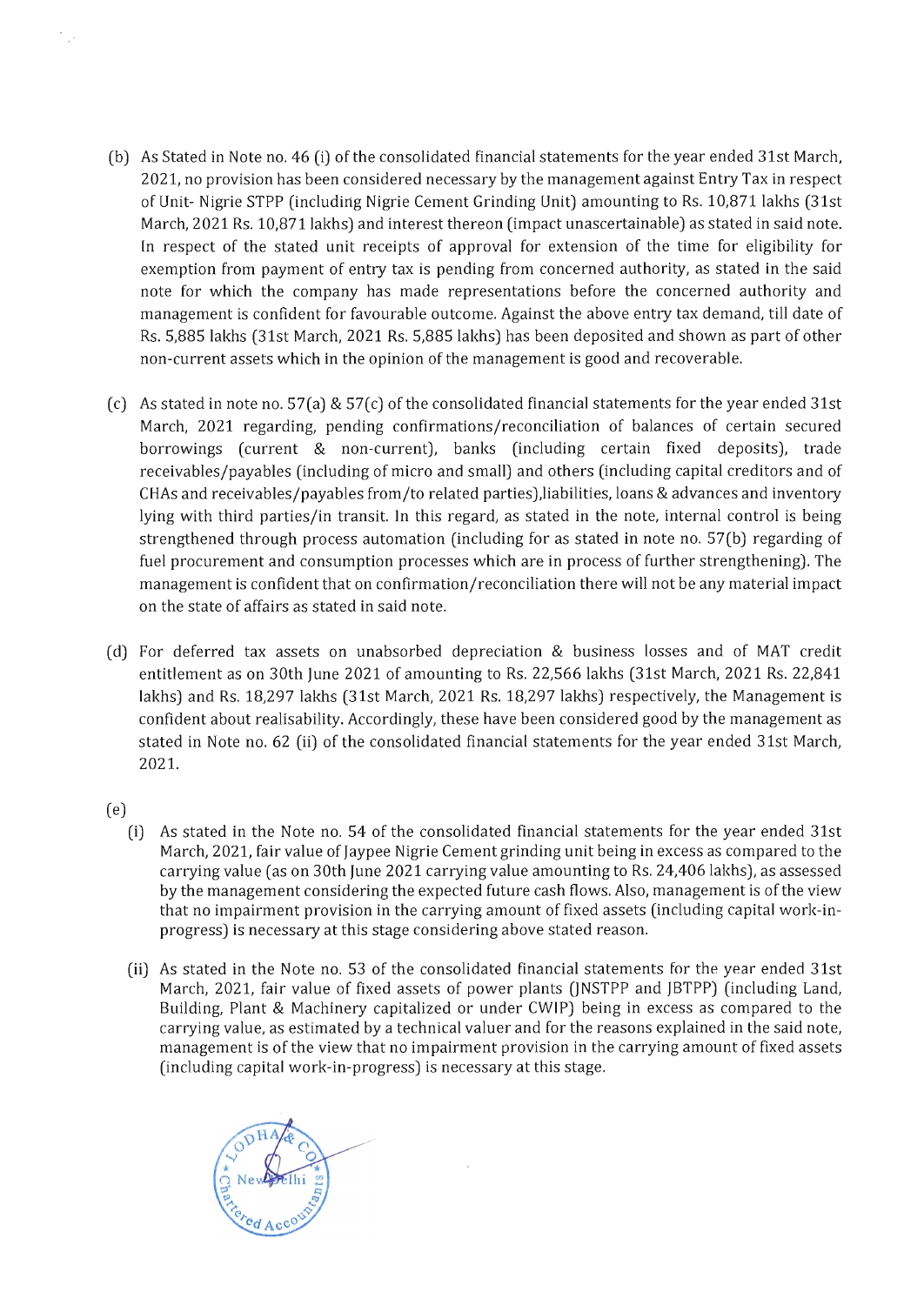(t) Note no. 7(b) of the accompanying financial results regarding the pending recovery of capacity charges of amounting to Rs.19,535 lakhs (31st March, 2021 Rs. 19,535 lakhs) as stated in the said note, which have been disputed by MPPMCL. Company is contesting with MPPMCL and in the opinion of the management, above stated amount is good and fully recoverable and hence no provision has been considered necessary by the management at this stage.

Our conclusion is not modified in respect of above stated matters in para (a) to (t).

#### (g) **Uncertainty on the going concern - of Subsidiary Companies:**

- (i) Jaypee Arunachal Power Limited (JAPL) (where Holding company has investment of Rs. 22,867 lakhs) is waiting for statutory clearances to commence operations and is completely dependent on its holding company for meeting its day to day obligations. These conditions indicate the existence of a material uncertainty that may cast significant doubt about the JAPL's ability to continue as a going concern. However, the financial statements of the JAPL have been prepared by the management on a going concern basis [Note no. 64(a) of the consolidated financial statements for the year ended 31st March, 2021).
- (ii) Jaypee Meghalaya Power Limited (JMPL) (where Holding company has investment of Rs. 841 lakhs) is waiting for statutory clearances to commence operations and is completely dependent on its holding company for meeting its day to day obligations. These conditions indicate the existence of a material uncertainty that may cast significant doubt about the JMPL's ability to continue as a going concern. However, the financial statements of the JMPL have been prepared by the management on a going concern basis [Note no. 64(b) of the consolidated financial statements for the year ended 31st March, 2021).
- (iii) Sangam Power Generation Company Limited (SPGCL) (where Holding company investment of Rs. 55,207 lakhs) is having accumulated losses and its net worth has significantly eroded as on  $30<sup>th</sup>$  June 2021. These conditions, indicates that the SPGCL is dependent on its holding company for its ability to continues as going concern and discharge its liabilities in the ordinary course of business. However, the financial statements of the SPGCL have been prepared on a going concern (this is to be read with note no. 6 of the accompanying financial results).

Our conclusion on above [(i) to (iii)] is not modified.

#### 8. **Other Matter:**

We did not review the financial results of four subsidiaries included in the consolidated unaudited financial results, whose financial results reflect total revenues of Rs 6 lakhs, total net loss after tax of Rs. (18) lakhs and total comprehensive income of Rs. (18) lakhs, for the quarter ended 30th June, 2021, as considered in the consolidated unaudited financial results. These financial results have been reviewed by other auditors whose reports have been furnished to us by the Management and our conclusion on the Statement, in so far as it relates to the amounts and disclosures included in respect of these